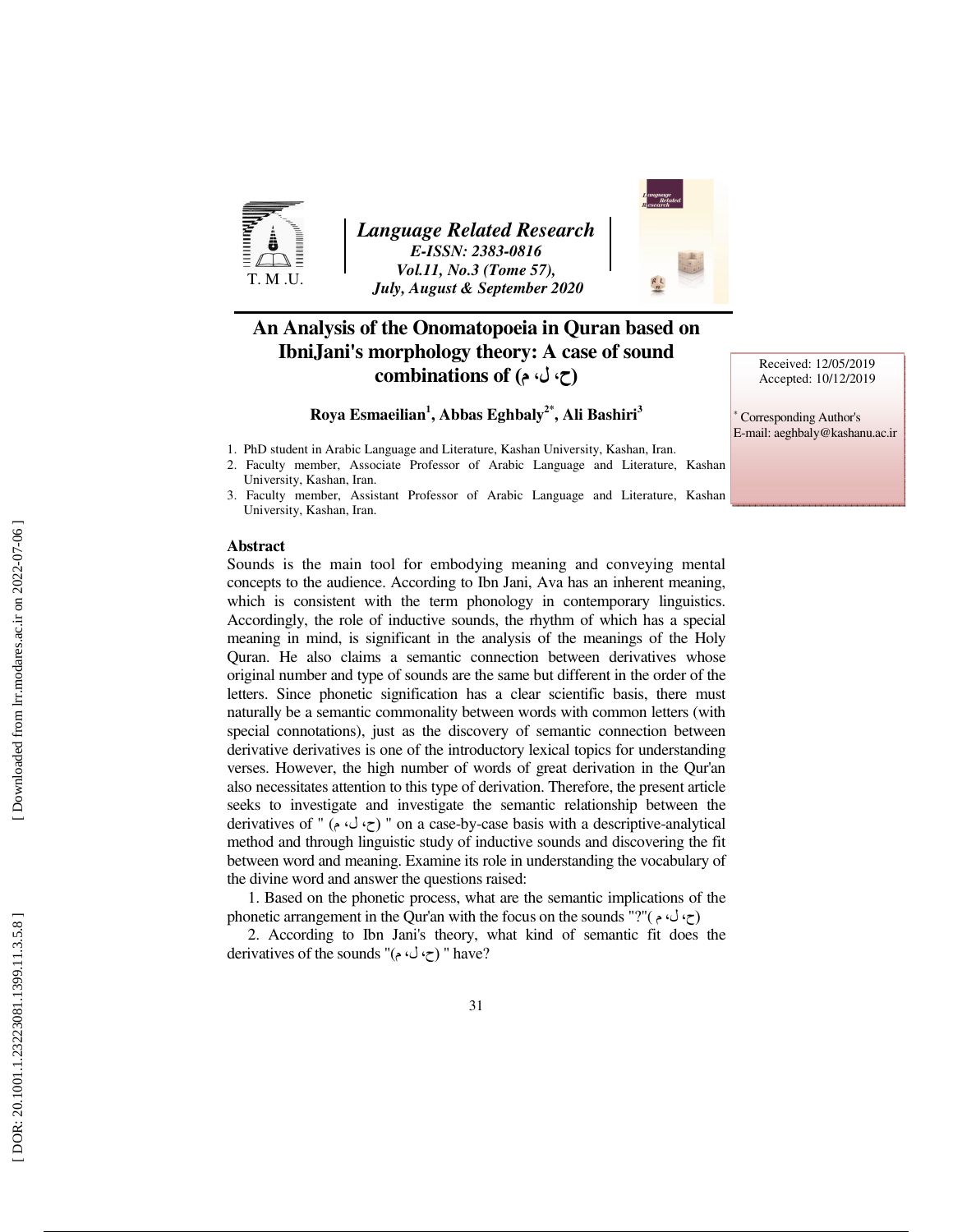

3. What is the function of explaining phonetic data in derivatives of "  $\psi$ ) م "? )

Accordingly, the research hypotheses are:

1. The arrangement of letters corresponds to its semantic functions and implies the meaning of these words.

2. There is a semantic and sometimes contradictory semantic connection between the roots that have a derivative similarity.

3. Some of the functions of research are to express the coordination of the results obtained from Ibn Jani's phonetics and theory, to analyze the semantic relationship of derivatives based on the principle of substitution. Also, while pointing to the value of sound in conveying the meaning and conveying the message, it reveals another aspect of the verbal, spiritual and economic miracle of the Qur'an.

According to the Qur'anic evidences and citations of linguists, one of the tools of God to convey the meanings and concepts to the audience more effectively is to use phonetic art with the aim of contemplating verses and strengthening the verbal, spiritual and economic miracle of the Qur'an.

 The phonetic load of the letters is very close to the characteristics of the intended meaning and best conveys the meanings of the words. There is a coincidental and sometimes contradictory semantic connection between derivatives, because according to the phonetics of each sound, it is effective in embodying the meaning of a word. Also, based on derivation theory, it plays a role in receiving other meanings of derivatives with the same phonemes, just as the arrangements of " (ح، ل، م) " in the context of phonetic codes indicate common meanings: hidden heat, softness, closure and strength..

**Keywords**: The Holy Quran, phonetic semantics, Onomatopoeia, derivation, Ibne Jani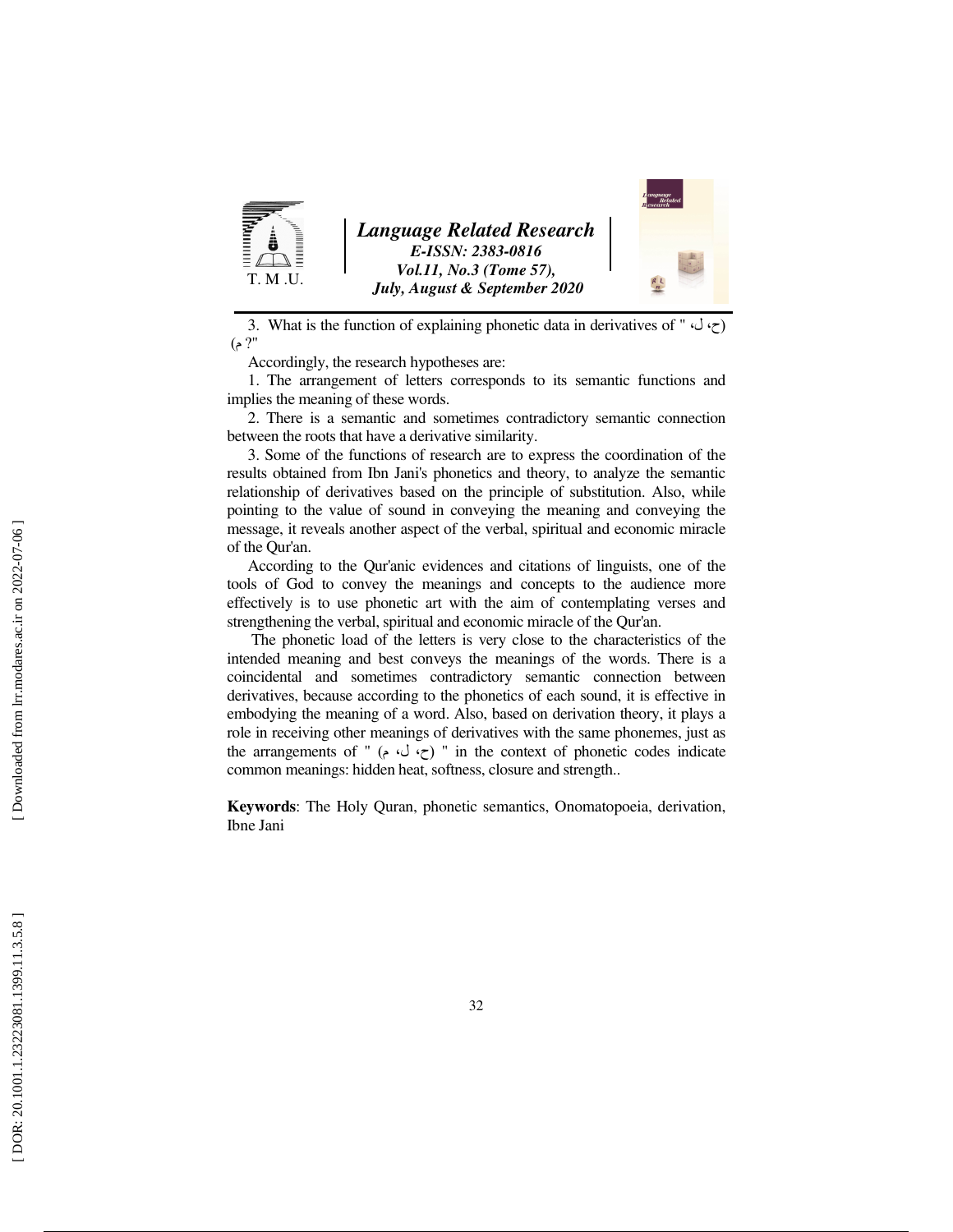

واكاوى نامآوايي در *قرآن* كريم با تكيه بر نظرية اشتقاق ابن جني: مطالعة موردي تركيب آواهاي «ح، ل، م »

رؤيا اسماعيليان`، عباس اقبالى<sup>™</sup>، على بشيرى<sup>۳</sup>

1. دانشجوي دكتري رشتة زبان و ادبيات عرب، دانشگاه كاشان، كاشان، ايران. ٢. عضو هيئت علمي، دانشيار زبان و ادبيات عرب، دانشگاه كاشان، كاشان، ايران. ٣. عضو هيئت علمي، استاديار زبان و ادبيات عرب، دانشگاه كاشان، كاشان، ايران.

دريافت: ٢/٢٢ /٩٨

## چكيده

زبان ابزار اصلی ارتباط انسانهاست. الفاظ یک زبان علامتی بیش نیستند و بر اساس روابطی که بین این علائم (دال) و معنى (مدلول) برقرار است، معنايي را مىرسانند. مسلماً در ايجاد اين ارتباط اواها نقش اساسی دارند و نشانههایی برای فهم بهتر مقصود گوینده هستند. به ادعای ابن جنی زبانشناس (متوفی ٣٩٢ق) آوا دلالتي ذاتي بر معنى دارد، پديدهاي كه به «نامآوايي» معروف است. ق*وآن* كريم بهمنزلهٔ نمونه والاي سخن در ابلاغ پيام خود از اين ويژگي زباني و آواهاي القاگر كه آهنگ آنها معناي خاصـي را در ذهن تداعی میکند، بهره گرفته است. هدف از این پژوهش، تحلیل ارتباط معنایی مشتقات برگرفته از آواهاي «ح، ل، م» بر پايهٔ نظريهٔ ابن جني و تبيين تناسب معنايي واژگاني آواها از رهگذر توصيفي ـ تحلیلی است. از یافتههای این پژوهش میتوان به اعجاز معنوی اوا در تفهیم مخاطب همراه با اعجاز كمينهگويي آن در تجسيم مفاهيم انتزاعي با كمترين صوت اشاره كرد؛ زيرا مشتقات با واجهاي يكسان، معاني مرتبطي دارند؛ مثلاً تمام تركيبهاي متفاوت «ح، ل، م» معنى حرارت پنهان، لطافت، بست و قوت را رسانند . مي

ــــــــــــــــــــــــــــــــــــــــــــــــــــــــــــــــــــــــــــــــــــــــــــــــــــــــــــــــــــــــــــــــــــــــــ

**واژههاي كليدي: قرآن** كريم، معناشناسي آوايي، نامآوا (صدامعنا)، اشتقاق، ابنجني.

E-mail: aeghbaly@kashanu.ac.ir :مقاله مسئول نويسندة\*

.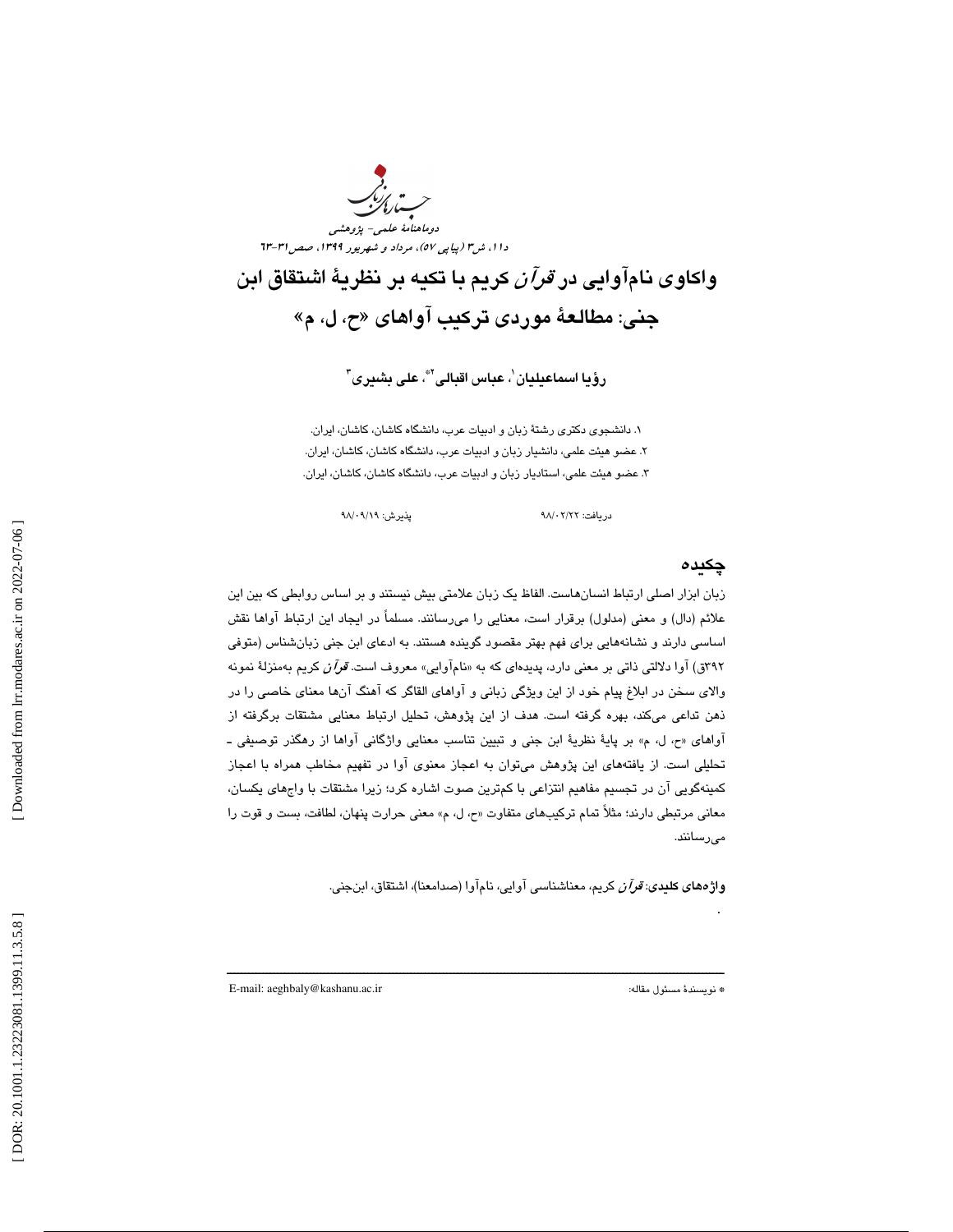رويا اسماعيليان و همكاران واكاوي نامآوايي در قرآن كريم... وي نامج المواري نامآوايي در قرآن كريم... وي نامج الم<br>المجموع الموارد واكاد الموارد الموارد الموارد والموارد والموارد والموارد والموارد والموارد والموارد والموارد و

## . 1 مقدمه

آوا ابزار اصلی تجسیم معنا و انتقال مفاهیم ذهنی به مخاطب است. به ادعای ابن جنی'. آوا دلالتی ذاتی بر معنی دارد، که همسو با اصطلاح نامآوایی<sup>٬</sup> در زبانشناسی معاصر است. بر این اساس نقش اواهای القاگر که اهنگ آنها معنای خاصی را در ذهن تداعی میکند، در تحلیل معان*ی قرآن* کریم قابل توجه است. همچنین، وی مدعی ارتباط معنایی میان مشتقاتی<sup>۳</sup> است که تعداد و نوع آواهاي اصلي شان يكسان، اما در ترتيب حروف متفاوتاند. از آنجا كه دلالت آوايي مبنای روشن علمی دارد، طبیعتاً باید بین واژگان با حروف مشترک (دارای دلالت خاص) نیز اشتراک معنايي وجود داشته باشد، همچنانکه کشف ارتباط معنايي ميان مشتقات بهمنزلهٔ يکي از مباحث

واژهشناسی<sup>؛</sup> مقدمهای برای فهم آیات است، تعداد بالای واژگان اشتقاق كبير در *قرآن* نيز ضرورت توجه به اين نوع اشتقاق را مىرساند. از اين رو، مقالهٔ حاضر درصدد ان است، با شيوهٔ توصيفي ـ تحليلي و از رهگذر بررسي زبانشناختي آواهاي القاگر و كشف تناسب ميان لفظ و معنا، بهصورت موردى ارتباط معنايي بين مشتقات «ح، ل، م» را تحقيق و نقش ان را در فهم واژگان كلام الهی بررسی كند و به پرسشهایی كه اورده میشود، پاسخ گوید:

1. بر اساس فرايند نامآوايي، دلالتهاي معنايي چينش آوا در قرآن با محوريت آواهاي « ح، ل، م» چيست؟

2. طبق نظرية ابنجني، مشتقات آواي « »م ل، ح، داراي چه نوع تناسب معنايي است؟

3. تبيين دادههاي نام آوا در مشتقات « »م ل، ح، چه كاركردي دارد؟

بر اين اساس فرضيات تحقيق عبارتاند از:

1. چيدمان حروف با كاركردهاي معنايي آن تناسب دارد به و مفهوم اين واژگان دلالت مے كنند.

وجود دارد. 2. بين ريشههايي كه همساني اشتقاقي دارند، ارتباط معنايي از نوع ترادفي و گاهي تضادي

3. برخي از كاركردهاي پژوهش عبارت از اند بيان هماهنگي نتايج به دست آمده از نامآوايي و نظرية ابن جني، تحليل ارتباط معنايي مشتقات بر اساس اصل جانشيني. همچنين، ضمن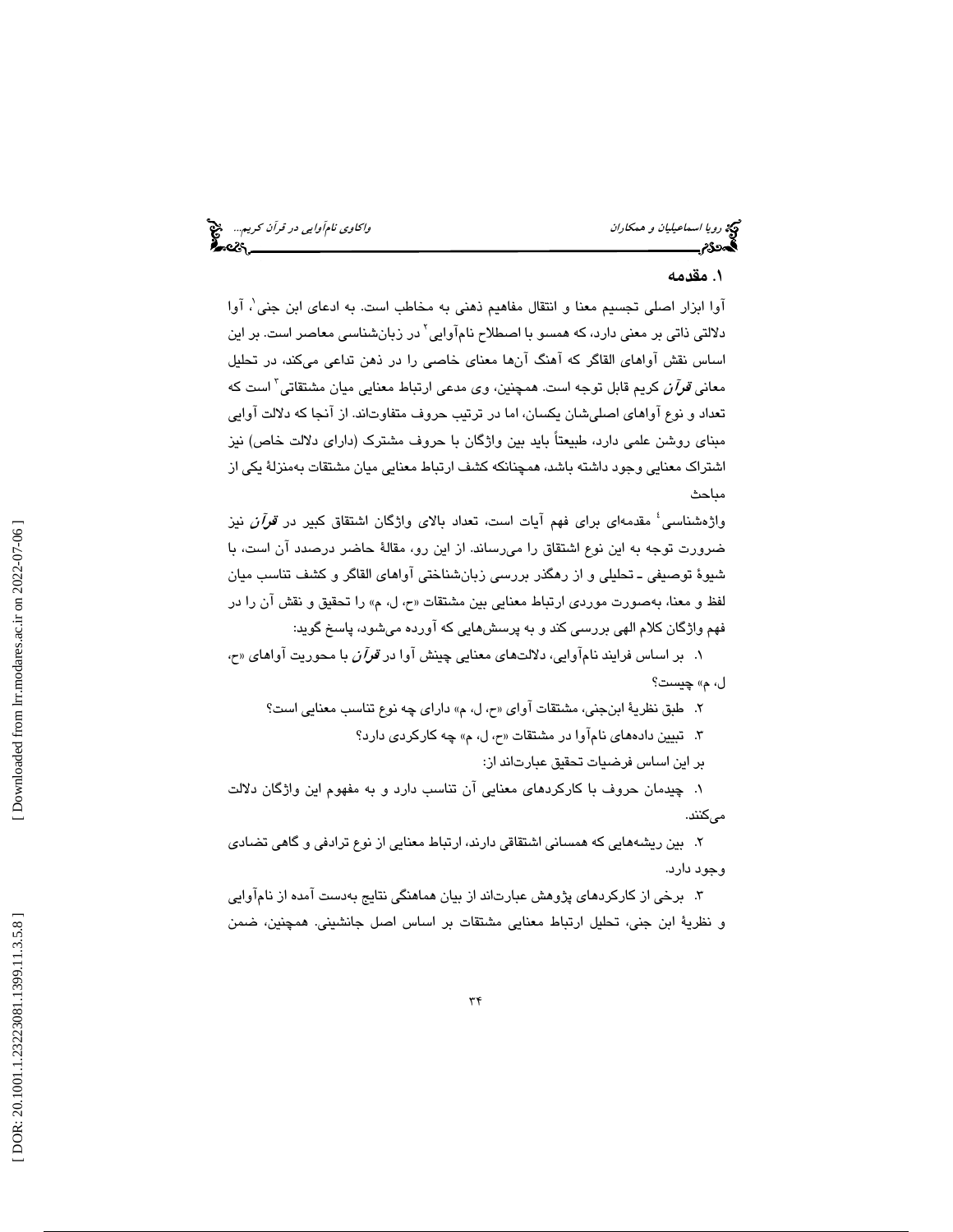اشاره به ارزش آوا در رسايي مفهوم و انتقال پيام، از جنبهٔ ديگری از اعجاز لفظی، معنوی و<br>اقتصاد*ی قرآن* پرده برم<sub>ی</sub>دارد.

## ۲. ييشينه و ضرورت يژوهش

5، با انگيزة اداي صحيح الفاظ و درك بهتر مفاهيم قرآني، توجه كرده- اند. عائشه عبدالرحمن بنت الشاطئ (١٤٢٥) در *التفسيرالبياني للقرآن الكريم*، آيتالله محمود طالقانی (۱۳٦۲) در *پرتوی از قرآن*، مصطفی صادق رافعی (۱٤٢۱ق) در *اعجازالقرآن و البلاغهالنبويه* و سيد قطب (١٩٩٥م) در *التصوير الفني في|لقرآن* به نقش آواها در *قرآن* توجه ویژه داشتهاند. همچنین، به جنبهٔ اعجاز موسیقایی و زیباییشناختی<sup>٦</sup> آوا*ه*ا در *قرآن* کریم اشاره شده است، همچون مقالهٔ «التحليل الموسيقي لآي القرآنالكريم» كه نويسندگان در آن به تلفيق ديدگاههاي گذشته و جديد در زمينهٔ موسيقي ناشي از آواها پرداختهاند (سيدي و عبدي، ١٣٨٤: ٥٩) يا «رويكردي به جنبههايي از زيباييشناختي موسيقي الفاظ *قرآن* كريم» كه نويسنده بيان میکند، چنانچه مضمون ایهای حامل بشارت باشد، لحنی نرم و اهنگی لطیف دارد (امیری، ۱۳۸٦: ۱۳۷). پژوهش،هایی نیز در زمینهٔ نشانهشناسی<sup>٬</sup> یا دلالت آوایی وجود دارد که از آن میان، مقالهٔ «کاربردشناسی نشانههای اوایی سورهٔ مرسلات»، از سوی فلاح و شفیعپور 1394) نشان ميدهد حوادث عظيم قيامت در تصويرسازي حال مؤمنان و مجرمان سهمي ) سترگ دارند يا مقالهٔ «بررسي اعجاز لفظي و هنري *قرآن* كريم و ارتباط آن با آوا معنايي»، از سوی بهاءالدین قهرمانی و محمدجواد جاوری (١٣٩٥) را میتوان نام برد. برخی نیز ضمن بررسی۱های سبکشناسانه بخشی را به سطح اوایی اختصاص دادهاند، همچون «سبکشناسی لايهای سورهٔ مباركهٔ «نبأ» اثر مهرانگيز خدابخشنژاد و همكاران (*پژوهشمی ادبی ـ قرآنی،* شمارهٔ ۲، ۱۳۹۷) یا «سبکشناسی سورهٔ واقعه» اثر پرویز ازا*دی* و سهیلا نیکخواه (*پژوهش-های زبازشناختی قرآن* شمارهٔ ۷، ۱۳۹۷) که سورهها را از نظر نحوی، آوایی و واژگانی بررسی کردهاند و پژوهش های دیگری که ذکر همهٔ ان ها در این مجال نمیگنجد.

در بيشتر اين پژوهشها، بُعد زيباشناختي، تصويرسازي و اعجاز موسيقايي فواصل آيات يا تكرار آوا مورد توجه بوده و كمتر دلالت ذاتي آوا در انتقال معنا تحليل شده است. در زمينهٔ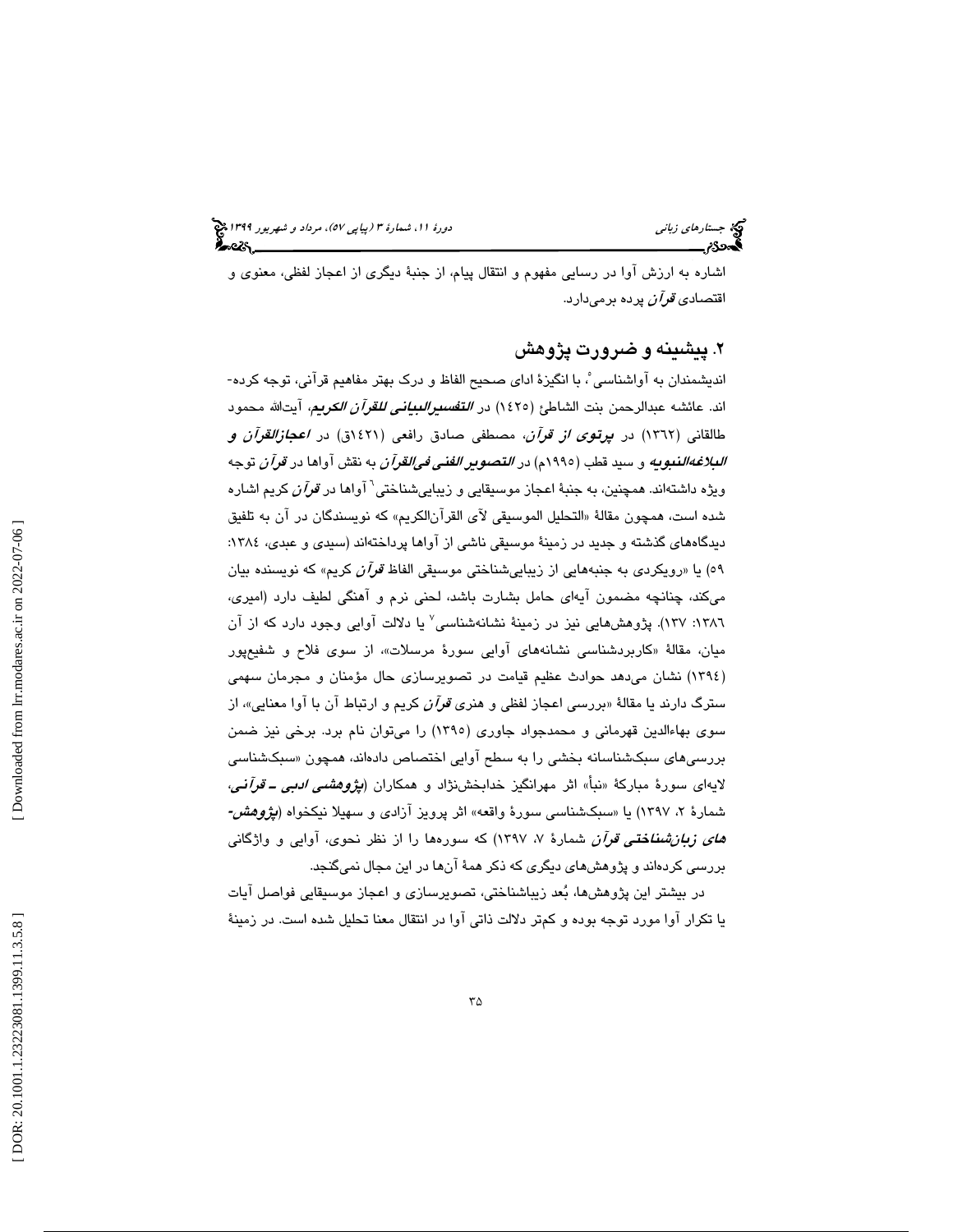صدامعنايي يا نامآوا نيز رمضان عبدالتواب (١٣٦٧) در مباحث*ي در فقهاللغه،* تأثير نامآواها و تقابل آن با مبحث مترادفات را بررسي كرده است يا وحيديان كاميار (1375) در فرهنگ نام**-**  آوايي، تنها به فهرستنويسي انواع نامآوا ميپردازد. سيروس شميسا (1381) در نگاهي تازه *به بديع،* صدامعنايي را به دو نوع همحروفي و همصدايي تقسيم ميكند. احمدي گيوي و انوري (١٣٨٦) در *دستور زبان فارسی،* ذیل مبحث نام۱وا، تنها چگونگی ایجاد صدا و قاعدهٔ ساختار زباني آن را توضيح ميدهد. در زمينهٔ صدامعنايي يا نامآوا در شعر فارسی جستارهايي چون «صدامعنايي در شعر گفتاری معاصر» اثر محمدی و کمرخانی (۱۳۹۳) انجام گرفته که به چگونگی افرینش صدامعنایی و انواع ان پرداخته است یا مقالهٔ «صدامعنایی در شعر اخوان» (١٣٩٥) از سيد شهابالدين حسيني كه كاربرد اين ارايه را سبب افزودن موسيقى لفظى متن مىدانند. منابعى چون *فروق اللغات ِ* جزايرى (١٣٨٠) يا *الفروق فى|للغة* ابوهلال عسكرى (١٤٠٠) در حوزهٔ واژهشناسي نيز بيشتر بهجای مدنظر قرار دادن حرکت تقريبي بين واژگان و نزديك ساختن ريشهها به هم، حركتي در جهت مقابل، يعني توجه به تفاوتها را تأكيد كردهاند كه در جاي خود ارزشمند است؛ افزون بر اين موارد، آثار ديگري كه هزاران واژهٔ بهظاهر منفصل را به سلک همبستگی بکشاند، یافت نمیشود، حتی (اشتقاق<sup>۸</sup>) ابن درید (۱۳۷۸ق)، (معرّب) جواليقي (1966) (المزهر)، سيوطي (1959) و ... با تكيه بر حدس و گمان اين موضوع را بهصورتي جسته و گريخته از نظر گذراندهاند يا نمونهوار به تعداد اندكي از واژگان بسنده كرده و تلاشي چنداني براي اثبات آن نكردهاند. به نوعي اين نوع اشتقاق مورد بيمهري علماي ادب قرار گرفته است. با وجود مقالاتی چون «فرهنگ اشتقاقی تطبیقی واژگان *قرآن* کریم» (۱۳۸۸)، نوشتهٔ ابوالفضل خوش،منش كه سير تاريخي واژگان و ارتباط آن را با زبانهای ديگر بررسي كرده است. بەنظر مىرسد، مقولهٔ اشتقاق (ریشەشناسی) در دههٔ اخیر کمتر مورد توجه بوده است. همچنین، فرهنگی كه به ارتباط واژگان همریشه در *قرآن* كریم یا واژگانی كه با یكدیگر اشتقاق دارند، بپردازد و ارتباط انها را با اواهای اصلی مشترکشان در قالب خوشههای واژگانی بیان كند، كمتر یافت میشود بنابراین، این پژوهش شیوهای ابداعی دارد. برخی نیز به معناشناسی واژگان قرانی پرداختهاند؛ همچون مقالهٔ «معناشناسی رحمت رحیمیه در قران» (۱۳۸۹) اثر اعظم پرچم و همكاران كه تنها به تفاوت معنايي صفت «رحمن» و «رحيم» اشاره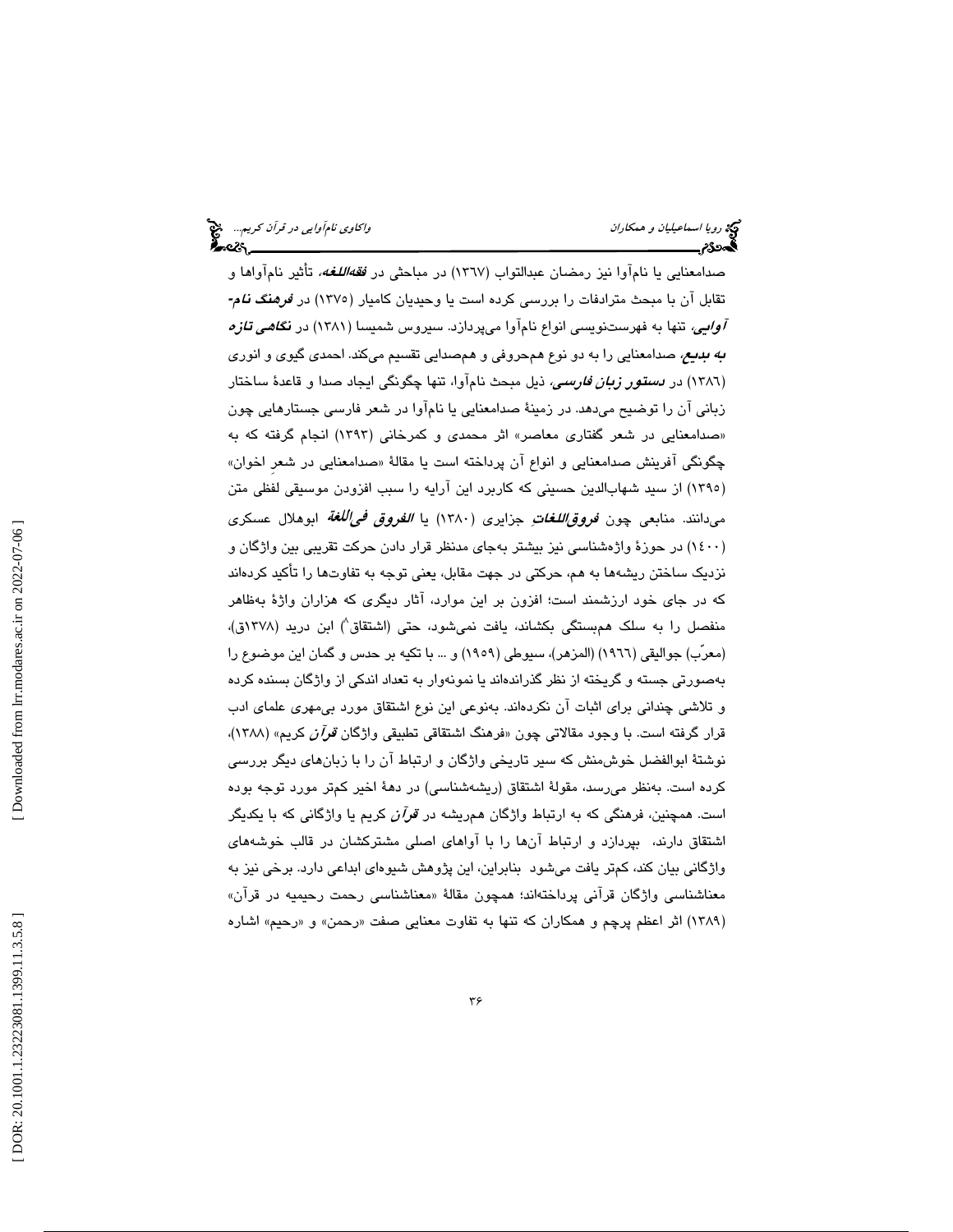كرده و در فصلنامهٔ **تحق***یقات علوم قرآن و حدی***ث** منتشر شده است یا «ریشهشناسی واژهٔ قرآني (علم) در زبانهاي سامي» (1395) اثر علي حاجيخاني و همكاران كه معاني اين ريشه را مطالعه کرده است. مقالهٔ دیگری نیز با عنوان «فرایندهای واجی در ق*وآن*» (۱۳۹۸) اثر شهریار ضياء آذري و همكاران است كه به نمونههايي از ابدال در واژگان پرداخته و در مجلة *جستارهای زبانی ب*ه چاپ رسیده است.

علاوه بر اين اشتقاق بهمثابهٔ پديدهای ديرينه در فقهاللغهٔ عربی، يکی از چالشهای دستيابی<br>به شيوهٔ روشمند فهم واژگان است و توجه به واژگان قرآنی که با يکديگر اشتقاق دارند، می-تواند در ايجاد فضاي علمي و بينشي سازمند مؤثر باشد (خوش منش، ١٣٨٨: ١١). نتايج حاصل از اين پژوهش ـ كه بر اساس اصل كمكوشي، روشي كدينگ و سريع جهت فراگيري آسانتر مفاهيم واژگان بي شمار و تسلط بر آنهاست ــ مي تواند دستكم در عرصهٔ كمک به مشتاقان مفاهيم قرآني و دانشآموختگان زبان عربي سودمند باشد يا مورد استفادة مؤسسات قرآني قرار گيرد و گامی در جهت تبيين وجوه اعجاز *قرآن* باشد. با وجود همهٔ پژوهشهای ارزشمند تاكنون دربارهٔ ارتباط معنايي مشتقات «ح، ل، م» تحقيقي فراگير و منطبق بر رويكرد اشتقاق و نامآوايي و كاربست آن بر ريشههاي قرآني، همچنين، تحقيقي با عنوان نامآوايي در *قرآن* كريم انجام نگرفته است. در اين جستار متفاوت با تحقيقات پيشين علاوه بر تبيين ويژگي حروف، شكل ساختاری دستگاه صوتی در هنگام تلفظ اوا و تاثیر ان در توصیف معنای اوا، شكل نوشتاری حروف نيز بهمنزلهٔ ابزاری برای کشف و تبيين معنای آوا پيشنهاد شده و سعی شده<br>است گذشته از بيان جنبهٔ اعجاز آواها در انتقال معنا، اعجاز اقتصادی آنها نيز بيش از پيش آشكار شود .

## . 3 چارچوب نظر ي پژوهش

آواها 9 راهنماي مفهوم الفاظ و اولين گام براي تفسير زبان هستند. همچنين، هر دو صورت گفتاري و نوشتاري واژه، نشانهاي بر معناي نهفته در آن است (الدايه، :1996 15). دانشي كه به تبيين ارتباط آوايي ــ معنايي واژگان ميپردازد، معناشناسي آوايي `` نام دارد و به سبب اينكه کدهای آوايی را بازخوانی میکند (حسینی، ١٣٦٦: ۷)، بخشی از دانش نشانهشناسی بهشمار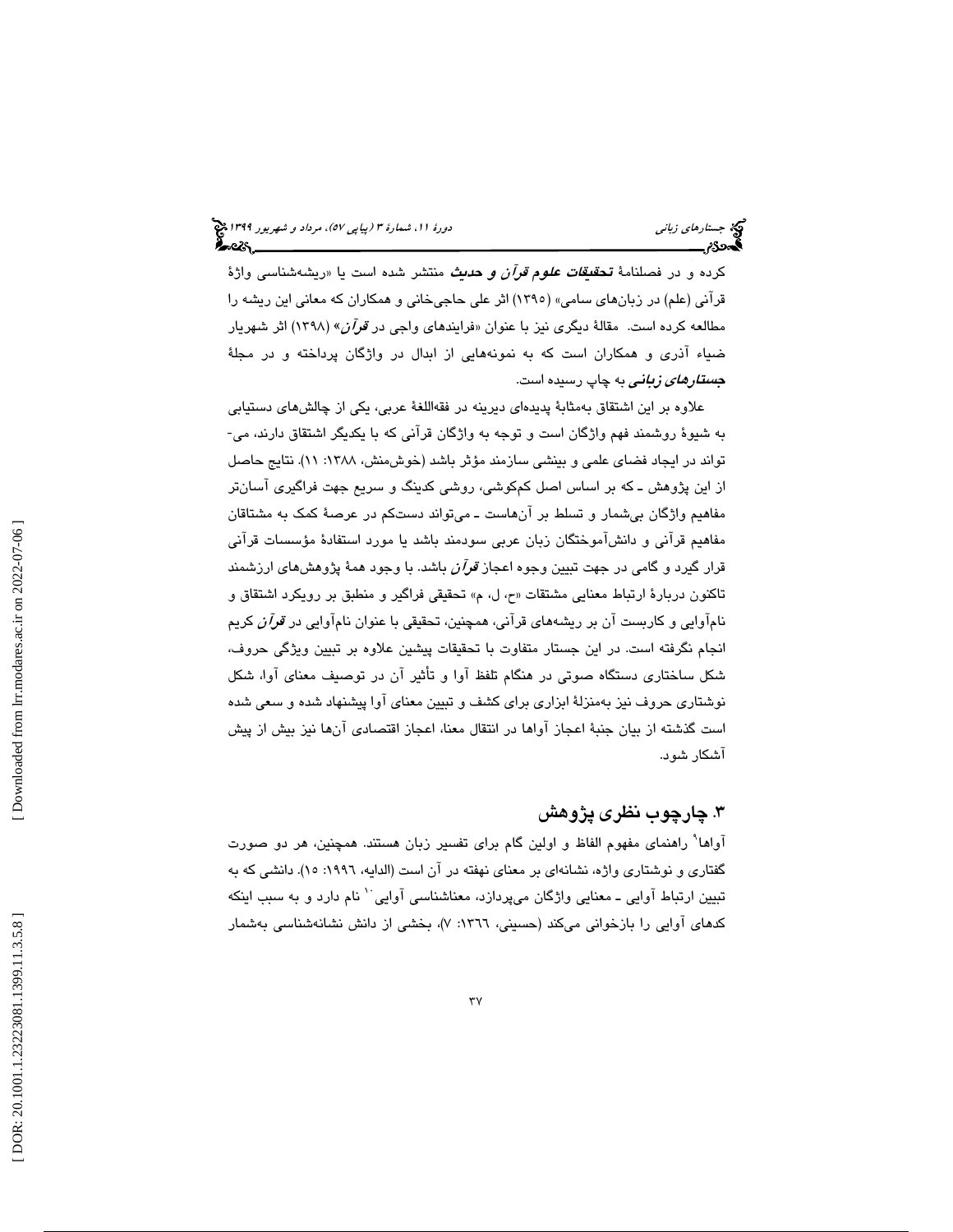ميرود. اين دانش، بهترين كلمات را آنهايي ميداند كه به محض شنيدنشان، معنا را منتقل مي- كنند (قهرماني و جاوري، ١٣٩٥: ١٢٧). به بيان ديگر، آوا دلالت ذاتي بر معني دارد كه با طبع انسان مأنوس بوده و استفاده از سابقهٔ ذهنی وی نسبت به محسوسات طبیعت است. این مسئله از ديرباز در يونان مطرح بوده و افلاطون در رسالهٔ *کراتطیوس'' ب***ه رابطهٔ ذاتی بین دال و** مدلول معتقد بوده است (انيس، ١٩٨٤: ٦٣) و بيان مي دارد: كلمه را طبيعت تعيين ميكند نه قرارداد و كلمه اصالتاً چیزی را بیان میكند كه بر ان دلالت دارد؛ اما مهمترین بیانات، دربارهٔ نظريهٔ مناسبت طبيعي آوا بر معنا، گفتههاي ابن جني است. وي مدعي تأثير همخوانها در القاي معنی خاص است؛ مثلاً کاربرد واژهٔ «قضم» را بهدلیل نیرومندی «قاف» در جویدن چیزهای خشک میداند (ابن جنی، ۱۹۰۲: ۱٦٥). هر چند در مقابل نظریهٔ ذاتی، نظریهٔ قراردادی بودن دلالت لفظ بر معنا مطرح است و برخی نیز چون اپیکور <sup>۱٬</sup>موضعی بینابین را برمیگزینند که صورت واژه بهطور طبيعي پديد مي|يد؛ ولي وضع ان را پردازش ميكند (روبينز، ۱۹۹۷: ٤٩)؛ اما در مقام وضع نيز، زبانشناسان معتقدند، قرار دادن لفظ در برابر معنا بيتناسب نيست و نوعي ارتباط ميان آوا و معنا متصور است (فلاح و شفيعپور، :1394 52). همچنين، وضع واژگان متناسب با حالات نفساني انسان اوليه و اثري بود كه معنا بر روان او ميگذاشت. او با طبیعت سروکار داشت و هر چیز تازهای را که در کنارش حس میکرد، نامگذاری میکرد؛ اما بهتدريج نامگذاری از مرحلهٔ افرينش به تكرار كشيد (شفيعی كدكنی، ۱۳۷۰: ۸۸). بنابراين، صدایی که همزمان با تصویر رخ میداد، نام آن را دربرداشت (Yule, 1996: 8). از آنجا که متفکران اسلامی بزرگی چون خلیل بن احمد فراهیدی، سیبویه، عباد بن صیمری<sup>۱۳</sup>، میرداماد<sup>؛ ۱</sup>، ابوعلي فارسي و... از طرفداران رابطة طبيعي لفظ و معنا هستند (نيكوبخت، :1383 119)، درخور توجه است. همچنين، بسياري از زبانشناسان و ناقدان عرب ازجمله غنيمي هلال و احمد محمد قدور نظرية دلالت آوايي حروف را تأييد ميكنند (قائمي و صمدي، :1390 75). علي عبدالواحد وافي، صبحي صالح، ابراهيم انيس و… نيز با ابن جني همسو هستند (ياسوف، ١٣٨٨: ٢٣٩). الكرملي `` (١٩٣٨: ١) در توضيح نظرية ابنجني ميگويد: زبان تقليدي از صداهاي حيوانات و طبيعت است (قدور، :1999 193). به همين دليل بين حروف و مفاهيم واژه ارتباطي ذاتي وجود دارد. همچنانكه در بیشتر زبانهای دنیا كلماتی كه با «ک» شروع میشوند، همچون كلاه،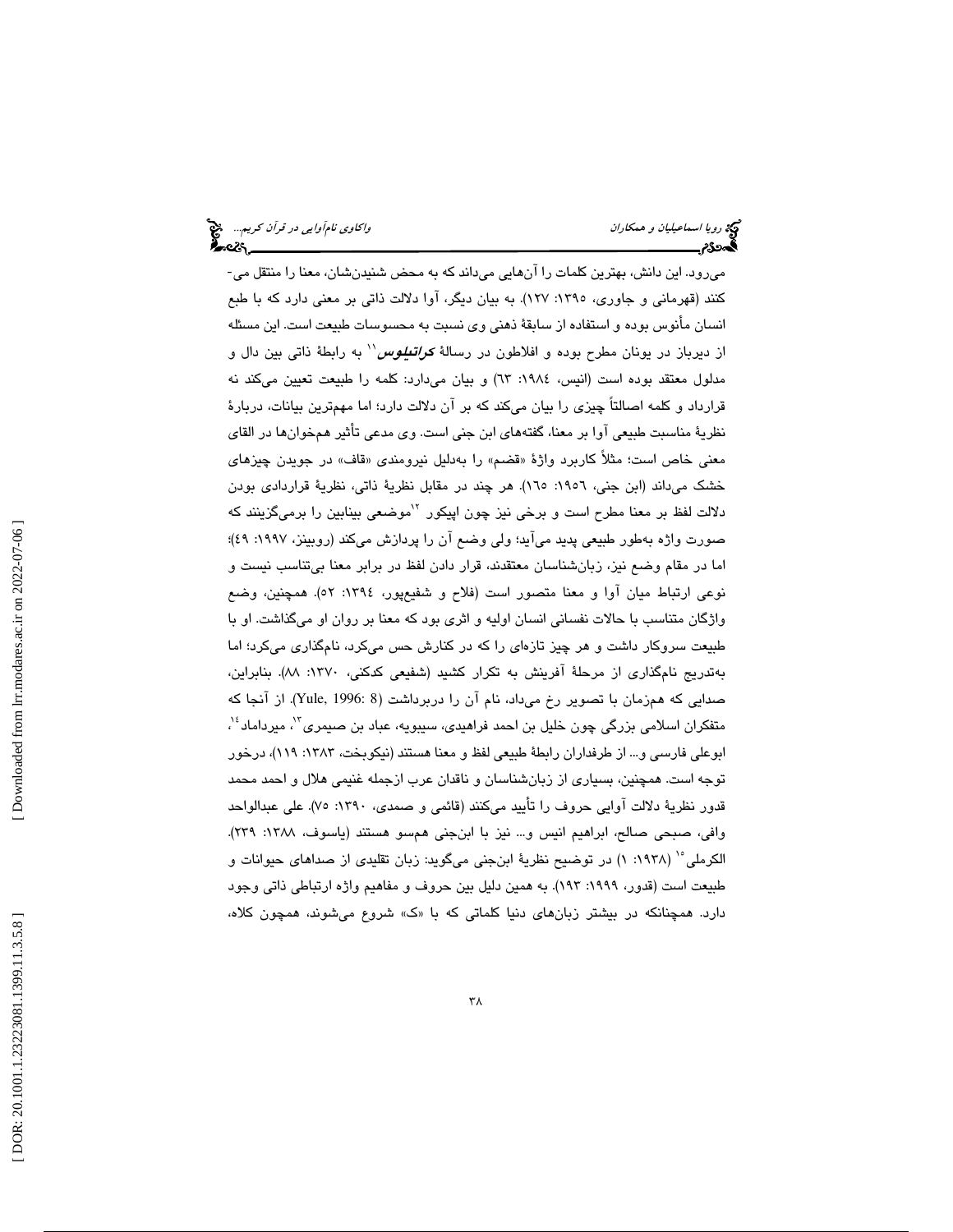كاپشن، كلاسور و… بر معنى پوشش چيزى بودن، دلالت دارند (پرين، ١٣٧٣: ١٠٠). بنا بر نظر سيد قطب نيز واژگان با معناي خود رابطهٔ طبيعي داشتهاند كه در آغاز روشن و قابل تفسير بوده؛ اما با گذشت زمان توجيه اين رابطه دشوار شده است (٢٠٠٣: ٤٦). الگزانر پوپ نيز معتقد است، آوا بازتابی از معنا است (نک: ولک، ۱۳۸۸: ٤٣٥) و از آنجا که آواها از زوایای روح انسان برمی|یند، میان ذهن و زبان رابطهٔ ارگانیک وجود دارد (سیدی و عبدی، ١٣٨٤: ٦١). با تاملی ژرف در آرا به دست می آید كه آهنگ حروف با صدای طبیعی پدیدهٔ موردنظر متناسب است، علاوه بر اين، در پژوهشي با عنوان : «*آوا<i>هاي قرآني و تأثيراتاعجازگونهمعنايي*» با استفاده از دانش پردازش سيگنال و مقايسهٔ فركانس هاى تشكيلشده از صوت واژگان با فركانس طبيعي پديدهٔ موردنظر، تطابق آوا با معنا اثبات شده است (درويشي و همكاران، ۱۳۹۱: ۲)؛ در-نتيجه، دلالت آوايي پديدهاي بديهي است. الفاظي كه رابطهاي طبيعي ميان صوت و معنا دارند صدامعنا يا نامآوا نام دارند كه با تقويت صدا، حركت و معنا، در زنده كردن و تنوعبخشي زبان مؤثر هستند (محمدی و کمرخانی، ۱۳۹۳: ۱۵۲). هر چند صدامعنا یا نامآوا به واژههایی محدود میشود که با تقلید و الهام از اصوات طبیعت ساخته میشوند، زبانشناسان آن را شامل واژه-ای دانستهاند که اوا تداعیکنندهٔ معنا باشد (وحیدیان کامیار، ۱۳۷۰: ۱). بحث مناسبت طبیعی الفاظ، مستلزم اين امر بود كه حقيقت معناي الفاظ بهصورت ريشهاي بررسي شود و اينگونه بحث (اشتقاق) مطرح شد. همچنين، نياز مسلمانان به درک الفاظ *قرآن* سبب حرکت ريشهيابي در ادب عربي شد، به همين دليل از ديگر مسائلي كه ابن جني مطرح ميكند، ارتباط معنايي بين مشتقات است كه آن را براي نشان دادن مهارت خود در برگرداندن ريشههاي مختلف به معنايي مشترک بنا نهاده است (حسن جبل، ١٤٢٦: ٢٤٧)؛ مثلاً ترکیبات مختلف «جبر» را متضمن معنی قوت و شدت مىداند (ابن جنى، ١٩٥٦: ٣٩٦): ١. «جَبَرتَ العَظمَ و الفَقير» استخوان شكسته را بستم و فقیر را توانگر کردم، به پادشاه بهدلیل قدرت او و تقویت دیگران «جبار» میگویند. «جبر» بزرگداشت كسى چون حاكم كه قوت و مجازات شديد دارد، از روى ترس و اجبار است؛ ۲. «مجرب»: انسان باتجربه است؛ زیرا با گداختن در کوره حوادث نیرومند میشود، به غلاف شمشير «جراب» گويند كه سبب نگهداري و تقويت شمشير است؛ ۳. «بجر» امر عظيم و «ابجُر» مرد نافـُبرامده و قوى است؛ ٤. «بُرج» قسمت محكم ساختمان عظيم است. «بَرج» زيبايي و درشتي سفيدي ــ سياهي چشم است كه شديد و شفاف هستند. تبرُّج نيز شدت آشكاري است؛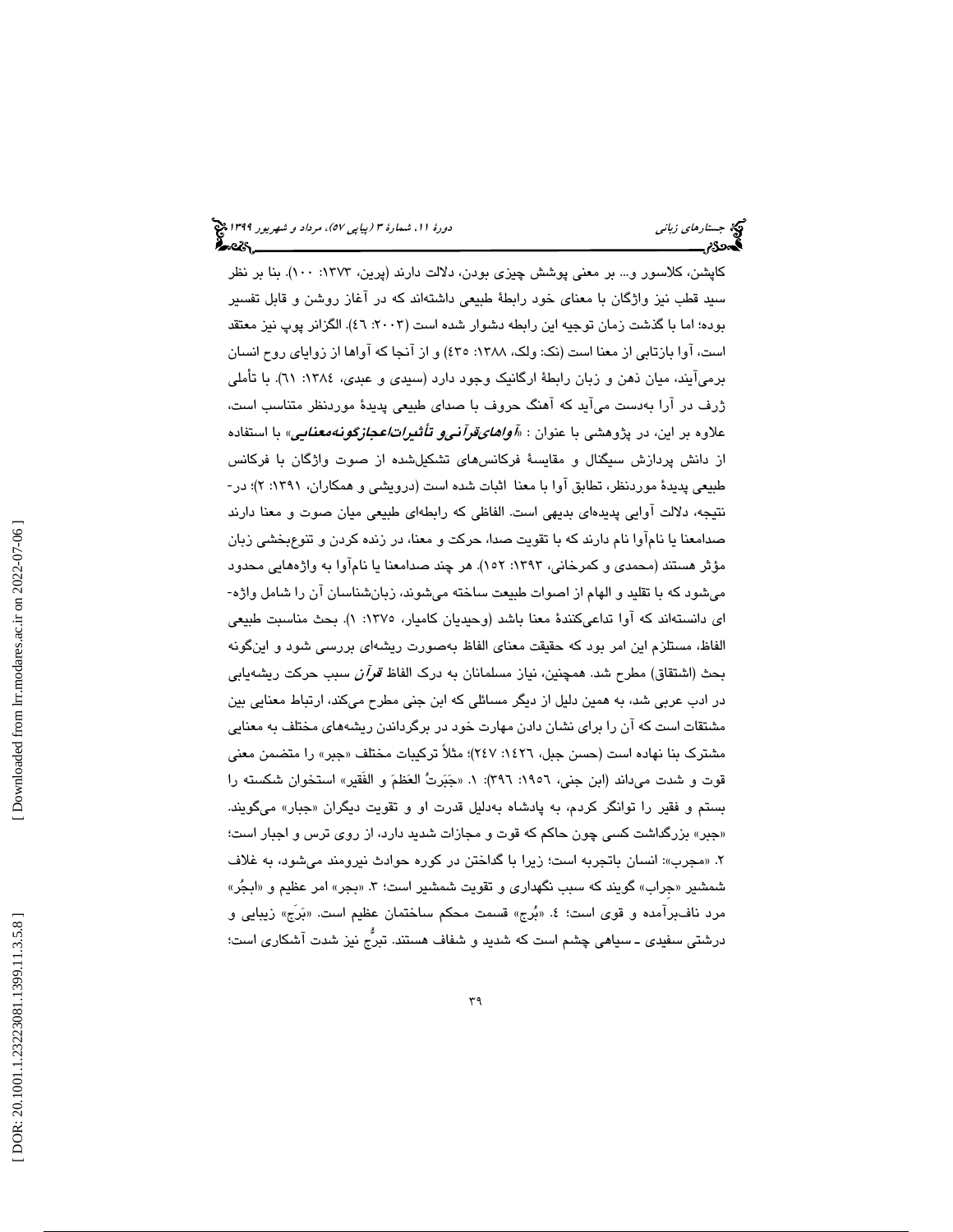ه. «رجّبتُ الرجل»: او را بزرگ داشتم و بهكارش قدرت بخشيدم، عربها براى بزرگداشت ماه «رجب» از جنگ خودداری میکردند و ماهی با عظمت است که برکتِ دنبالهدار ماههای شعبان و رمضان را به همراه دارد. همچنانكه به ستارهٔ دنبالهدار و روده از جهت درازی و بزرگی رجب گويند. «رَجبَه» نيز تكيهگاه شاخهٔ درخت پر ميوه است تا از خم شدن آن جلوگيري كند، بند*ه*اي انگشتان را «راجبه» خوانند؛ زیرا سبب قدرت و استحکام انگشت میشود؛ ٦. «ربج» به معنی عظمت و امتلاء و رَباجی مردی خودبزرگ $بین است که به عملش مینازد و ان را تقویت میکند،$ حال انكه ان اندازه ارزش ندارد. بدین ترتیب مشتقاتی كه در تعداد و نوع حروف اصلیشان یکسان، اما در ترتیب حروف متفاوتند، معنای اصلی مشترکی دارند، همچنانکه معنای خاص جديدى نيز مىيابند (الصالح، ١٩٧٠: ١٧٣). هر چند برخى معتقدند نظريةً ابن جنى در برخى الفاظ مصداق دارد؛ اما نگارندگان به هیچ وجه به مباحثی كه معركهٔ ارای موافقان و مخالفان است، دامن نزدهاند و ادعای اثبات ندارند. درحقیقت، چنین مباحثی نیازمند بررسی عملی مصادیق است و با بحثهای تئوری و استدلالهای عقلی نمیتوان پاسخی مناسب ارائه کرد. از اين رو، پژوهش حاضر با استناد به منابع موجود و در حوزهٔ الفاظ *قرآن* تلاشی در راستای بررسي عملي و مصداقي نظريهٔ نامآوايي (صدامعنايي``) و اشتقاق بوده و درصدد بيان اعجاز ق*رآن* و كمک به قرآنآموزان است. همانگونه كه نتايج كشفـشده از ارتباط واژگان بيشمار در ق*رآن* بهمنزلهٔ اعجازآمیزترین متون عربی، شاهد و نشاندهندهٔ این امر است. شخص ابن جنی (١٩٥٦: ٢/ ١٣٦) هم معتقد است، اگر احیانا برخی از ترکیبها با معنای مورد نظر چندان ارتباط نداشت، بايد با تأويلي ماهرانه ميان آنها رابطه برقرار كرد؛ زيرا اشتقاق با جنبهٔ خلاقيت زبان در ارتباط است (191: 63 Mathews,). افزون بر اينها، اشتقاق ويژگي بارز و افزونكنندهٔ كارايي زبان عربي است كه تسلط بر آن از شروط مفسر است. همچنين، «سر اللغه العربيه» و «مفتاح فهم» ان شمرده میشود (حسن جبل، ١٤٢٦: ٣)؛ زیرا جمع معانی کثیر در الفاظ قلیل است (سيوطى، ١٩٥٩: ٣٩٧) و با عنوان «اقتصاد تركيبي» نام برده شده است؛ زيرا تناسب ميان مشتقات سبب تداعی معانی انها میشود و با ذکر واژهای، ناخوداگاه واژهای متناسب با ان به ذهن متبادر ميشود. سپس جستوجو و لذت شنيدن واژهٔ متناسب، سبب مانايي ان در حافظه میشود. بدین صورت کاهش تلاش ذهن برای حفظ مفاهیم الفاظ بیشتر، روند انتقال پیام را تسريع بخشيده و درنهايت، به حافظهسپاری ان سريعتر انجام میگيرد. همچنين، سبب میشود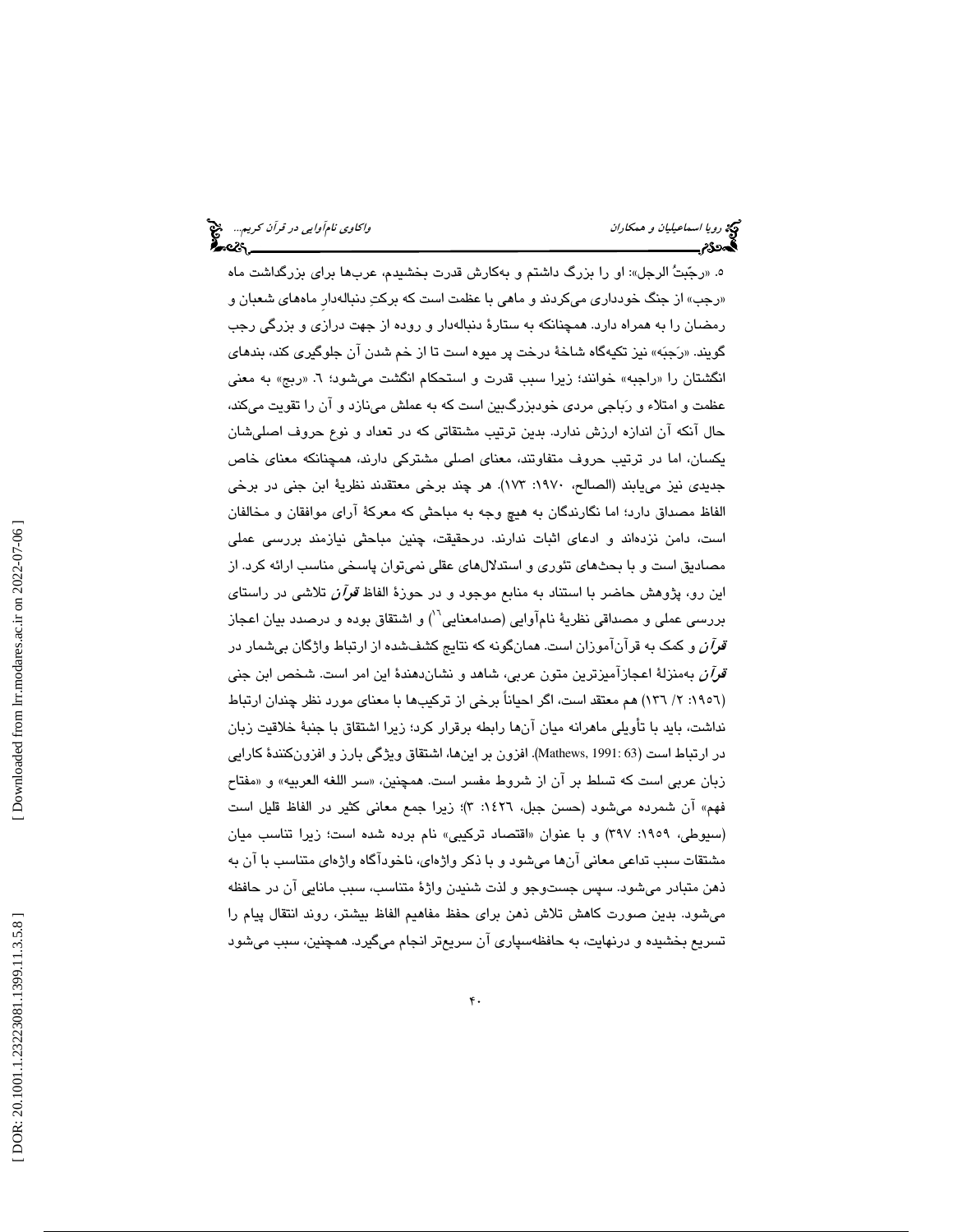تا مخاطب خسته و دلزده نشده و پردازش اطلاعات در حافظهٔ وی تسریع شود؛ زیرا به کاوش ذهني واداشته شده تا بهدنبال معاني ديگر برود و اينگونه ذهن او پويا شده است؛ درنتيجه خروج اطلاعات از ذهنش بهسختی صورت میپذیرد، بدین سبب ذهن فعال اطلاعات را سریع تثبیت میکند و با کم ترین سختی، بهایی گرانمایه دریافت میکند (صیادی و جعفری، ۱۳۹۰: ۹۷). ابن فارس نیز اساس اشتقاق را اختصار میداند که همان اصل کمکوشی<sup>۱۷</sup> است و اهمیت ویژه-اي در زبانشناسي دارد (فرخنده، ۱۳۷۸: ۱۲۰)؛ زيرا زبان ابزاري آسان و كمهزينه براي تبادل انديشه است و هر چه مسير كوتاهتر باشد، مخاطب با كمترين انرژي، اطلاعات بيشتري بهره- برداري و دريافت خواهد كرد، متكلم نيز با كمترين تلاش ذهني، بيشترين فايدة زباني را ارائه میدهد (قباوه، ۲۰۰۱: ۳۱). بنابراین، اشتقاق با قدرت فاکتورگیری بالا در زایایی زبان نقش مهمی دارد؛ زیرا چندین معنی را در یک کلمه فشرده و ذخیرهسازی میکند و سبب سهولت اوايی، صرفهجويی در زمان، كاهش بروندهی انرژی ذهنی و فیزیکی و کمتر درگیر کردن عضلات زبان و ذهن میشود (صیادی و جعفری، ۱۳۹۰: ۱۰۱). همچنین، از انجا که صوت[واها با معنا رابطهٔ ملموس تری دارند، زودتر میتوانند مفاهیم ذهنی را منتقل کنند و به کوتاهترین فاصلهٔ دال و مدلول و ايجاد وحدت بيان آن دو انجامند (قهرماني و جابري، ١٣٩٥: ١٢). از آنجا كه جايگزيني سريع در ذهن و استفادهٔ بهينه از آوا ويژگي اقتصادي *قرآن* كريم است، اينكه بر پايهٔ صدامعنايي با دانستن معانی حروف، معنای کلمه مجسم ميشود و بر اساس اشتقاق با فهم معنای یک ریشه میتوان، معنای دیگر مشتقات ان را هم دریافت تا سرانجام حلاوت فراگیری آسانتر و سریعتر مفاهیم واژگان بیشمار میسر شود، همان اقتصاد زبانی مد نظر پژوهش است؛ زيرا تبيين مفهوم ريشه در كنار مشتقات آن، بسي آسانتر از فهم جداگانهٔ همهٔ ريشهها، بدون دانستن ارتباط معنايي بين آنهاست و اينگونه راه را بر مشتاقان مفاهيم قرآني هموارتر مىسازد.

## ۴. تحلىل دادەها

بر اساس انچه در مبانی نظری این پژوهش اورده شد، انطباق نظریهٔ ابن جنی در یکی از نام-آواهاي مشتقات قرآني، يعني «م، ح، ل» مطمح نظر اين جستار است. از نظر عقلي، براي هر كلمه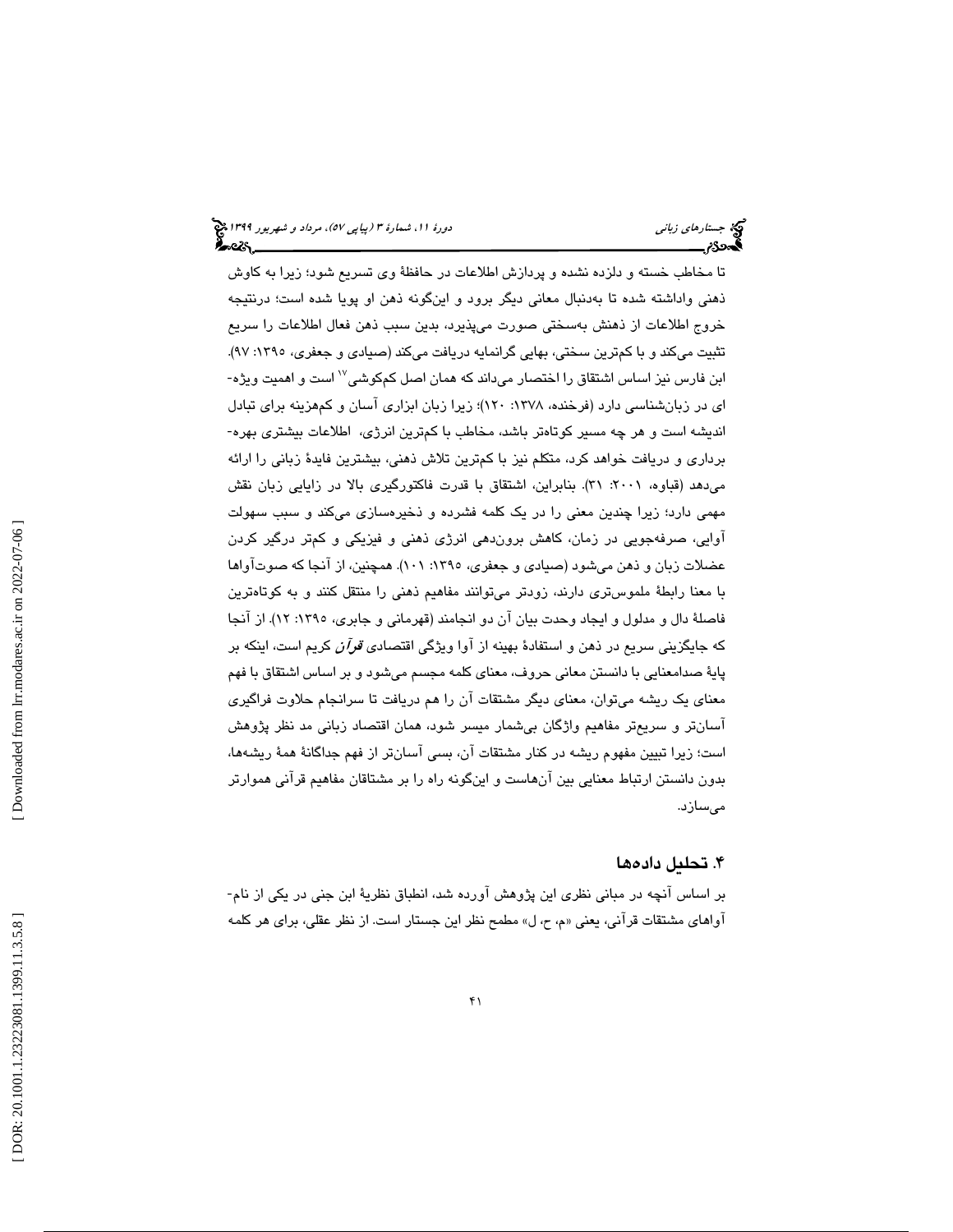رويا اسماعيليا*ن و همكاران واكترىت المركز نامآوايي در قرآن كريم..*... هي المركز المركز المركز المركز المركز المر<br>**المجموع من المركز المركز المركز المركز المركز المركز المركز المركز المركز المركز المركز المركز المركز المرك** 

٦ حالت قابل فرض است (الصالح، ١٩٧٠: ١٨٧) كه به تبيين اوايي ـ لغوى مشتقات حاصل از «م، ح، ل» خواهيم پرداخت:



شكل 1: مشتقات حاصل از آواهاي « ح، ل، م »

(م ،ل ،ح (**Figure 1:** The derived forms out of the sounds

۰. م، ح، ل: (میم) از حروف لمسی $^{\wedge\wedge}$ ست که در هنگام تلفظ با انطباق و بست در لبها، راه عبور هوا از طريق دهان مسدود ميشود، سپس هوا به نرمي و آساني از راه بيني خارج و در<br>آخر با امتداد و بازشدن لبها صوت آن ايجاد ميشود، بدين صورت، بيشتر واژگاني كه هم-خوان «م» در آن بهكار رفته است، معانى سكوت، بست، قوت، شدت، مكش، جمع، منبع، كمال،<br>امتداد و وسعت را آشكار مىسازد؛ زيرا هر قدر چيزى جمع و فشرده شود، قوت بيشترى مى-یابد (عباس، ۱۹۹۸: ۷۱). این معانی، اشاره بر خداوندی است که منبع بیپایان قدرت و کمالات است. همچنین، بر شدت مؤاخذهٔ خداوند و وسعتی به پهنای شورهزار دلالت دارد كه كس را یارای فرار از ان نیست، به گونهای که شیرهٔ جان مجرمان را میکشد. هر چند با تحمل بالا تا فرا رسیدن زمان مناسب در برابر جدل و بهانهتراشی آنان لب فروبسته و با امتداد نعمت از خود مرونت (نرمش) و صبوری نشان میدهد تا مجرمان را مهار کرده، راه چاره را ببندد و آنها را وادار به سكوت و تسليم كند.

ح: زمانی كه صبر كارساز نيست، با محو نعمت، حرارت خشم الهي، مجازاتي غافلگيرانه از جایی که گمان ان نمیبرند، تدبیر و مقدمهچینی میکند تا مجرمان را احاطه کرده، انها را به مشقتی اندازد كه تحملش را نداشته، آه از نهادشان برآید. با خشوع مجرمان در برابر خالق یكتا سرانجام پاک، لطيف و عاري از گناه شوند؛ زيرا همخوان «ح» که از حروف شعوري حلقي و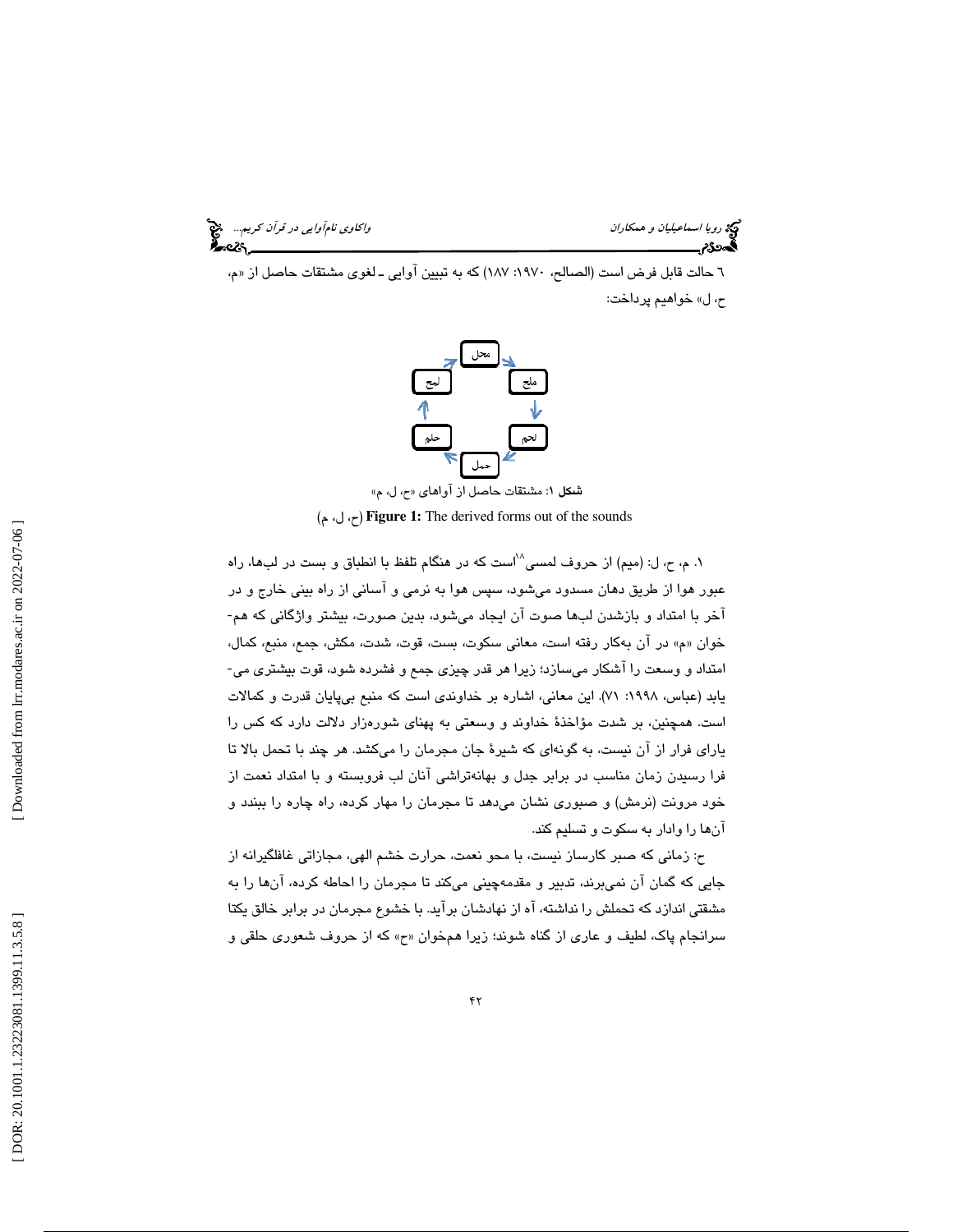مهموس است، صوت ان از انقباض در حلق رخ ميدهد. ميل هوا به بيرون، فشردن رطوبت و ايجاد پراكندگی حاصل از آن، بيانگر احاطه، درهمپيچيدگی، ميل، انحراف، نابودی، رقت، حسن، صفا، زيبايي، احساسات پنهان، خشونت، شدت و حرارت است. علاوه بر اين هرهر آتش يا هیاهو، گریهزاری و صداهای نامهموس (مبهم) را نیز بهگوش میرساند (خاقانی و فضیلت، ١٣٩٣: ٦). همخوان «ل» نيز لثوى و روان است كه براي توليد آن زبان به دندان *هاي* بالا متصل میشود، سپس با جدا شدن زبان، هوا به راحتی از کنارههای زبان خارج میشود، بنابراین تركيبي از لطافت، نرمي، رواني، چسبندگي، التصاق و سرازير شدن را به همراه دارد، همچنين بيانگر مالكيت و يادآور عمليات خوردن و چشيدن غذاست. از طرفي حرف «ل» نمايانگر عظمت و جلوهگری نيز هست (مؤمني، ١٣٩٢: ٧٨)؛ زيرا درنهايت، خداوندي كه مالكيت جهان بهدست او است، سرانجام مجرمان را آشکار، بدی۵ایشان را رسوا، نقشهشان را برملا و کیدها و چاره-انديشيهاى انان را نقش بر اب مىسازد. با لبريز و سرازير شدن غضب الهى ، عذابى با عظمت جلوهگر*ی* میکند و چنان گسترده و پیوسته تحمیل شود که انها را در حوزهٔ قدرت و حکمت الهي، چون موم يا غذاي جويده شده، نرم، خوار و هلاک گرداند، علاوه بر اينها، التماس و پيوند به حكومت الهي نيز از معاني «ل» است. اين در حالي است كه معناي واژه نيز كاملاً با آواي آن همسوست. اصل در ريشه «محل» تضيق، شدت و محدوديت است، چه در كمي نعمت يا خشكي زمین و چه در صفات باطنی و ظهور غضب یا تضیق در عیش و رسیدن قحطی كه به اشكار كردن معايب، دشمني، بدگويي، حيله و فريب منجر ميشود و نيز بر غلبهٔ قدرت الهي و عقوبت سخت در برابر مجادلهٔ مجرمان دلالت دارد (مصطفوی، ۱۳٦۰: ٤٠).

۲. م، ل، ح: بست در لبها كه در اواى «م» رخ مىدهد (سيبويه، ۱۹٦۷: ٤٨٩)، نشانةً قوت و تكامل بخشيدن به غذا، سكوت و رضايت بر طعم مطبوع و قابل تحمل يا دلالتي برسفت شدن گوشت توسط نمک است. «ل» نیز از آواهای ذوقی و چشایی و دال بر روانی و حرکت دورانی زبان به كنارههاست (محمدبشر، ۱۹۸۰: ۱۲۹) كه فرایند خوردن و چشیدن غذا یا نرمی، فراوانی و وسعت شورهزار را بیان میكند. درنهایت، اوای «ح» كه بر حالت نفسانی عمیق دلالت میكند (الصغیر، ۱٤۲۰: ۱۷٦)، لذت و هیجان ناشی از مقدار مناسب نمک را ترسیم میکند، همانگونه كه فرد از ملاحت زيبارويان و شوخطبعي بذلهگويان به شور و هيجان ميآيد. هر چند مقدار بیش از اندازه ان غذا را خراب، دهان را جمع و چهره را بههم میپیچد. همچنین، نمایانگر پنهان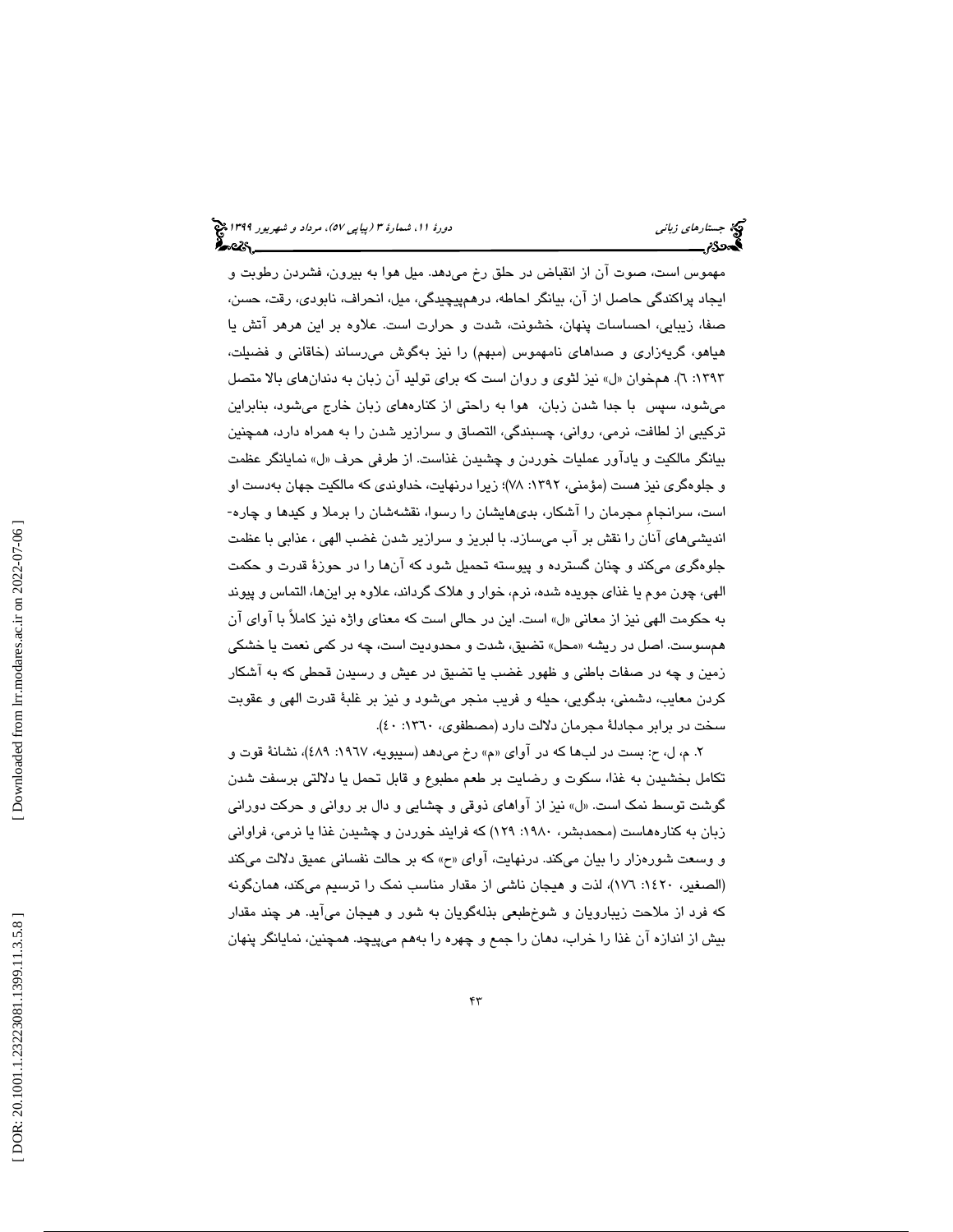بودن نمک در اب درياست که سبب گندزدايی و جلوگيری از فساد و درنتيجه قوام چنين گوشتی لطيف يا التيام زخمهاست. به همين خاطر است كه برای دوام، ماندگاری و تحملپذيری بیشتر گوشت، ان را نمكسود مىكنند. «ملح» در لغت به معنى شور، نمك، ماهى نمكسود، طعم دگرگون، كمي وفا، زيبا، دلپذير و... آمده است (ابن منظور، ١٤١٤: ٥٩٩) و اين همان نقش آوا در رسا يي مفهوم است.

۳. ل، ح، م: حرف «ل» بر نرمي، لطافت و لذيذى گوشت در عمليات خوردن حكايت دارد. انعطافپذیری ان نیز حرکت استخوانها را روان میسازد و همچنین، یاداور لحیم کردن و جوش خوردن زخم است، چنانكه در تلفظ آن حبس با سر زبان نمناك است و چسبندگ يا ي جاد میكند (ابن سبینا، ۱۳٤۸: ۸۰). «ح» نیز كه از حروف مهموس است (زندی، ۱۳۸٥: ٤٣) احاطه، پوشانندگی و افزایش زیبایی بدن را القا میکند. حرف «م» که دلالت بر قوت و شدت دارد (ابن جنی، ۱۹۰۲: ۱۳٤)، تراکم، استحکام، پیوستگی و پهنای گوشت بر استخوان را روشنتر میکند. در حقيقت،

واجهای این واژه با اوای خود معانی «لحم» را در ذهن تداعی میکنند که اصل در ان تداخل و آمیزش است، چه در گوشت برآوردن استخوان، استحکام تاروپود پارچه، جوش خوردن زخم يا درگيري در جنگ و ... باشد (ابن فارس، ١٣٩٩: ٢٣٨).

٤. ح، م، ل: واج «حاء» كه از ته حلق بهصورت ضعيف و از عمق خفاياى پنهان انسان بيرون میآید (عبدالله، ۲۰۰۸: ۹٤)، هیجان، هیاهو و صدای نامفهوم برخواسته از جنبوجوش و نفس-نفس زدن حیوانات را طنین|فکن میکند؛ زیرا حرکت و بار تحمیلی، باربر را به زحمت و تکاپو انداخته، حرارت درونیاش را چه ناشی از خشم یا خستگی، به غلیان دراورده، اه از درونش برمیخیزد. از انجاكه «ح» حامل معانی حروف پس از خود نیز است و بار انها را به دوش میكشد بنابراین، درهمپیچیدگی، بسته و پنهان شدن بار و خمیده شدن كمر باربر را به تصویر میکشد. زنان نیز در کجاوه از نگاهها، سرما و گرما پنهان و مصون میمانند که علاوه بر «خفیات» بر «فتل» و «دوران» دلالت دارد. «میم» نیز از واجهای دولبی است که هنگام تلفظ مستلزم افزايش حجم لب۵است، گويی كاربرد ان در واژه سبب ايجاد ابهت خاصى شده است (فلاح و شفیعپور، ١٣٩٤: ٥٢) كه نشان از قوت و هیبت باربر، شدت و سنگینی بار دارد، اما چارها*ی* جز سکوت، تحمل و لب فروبستن ندارد و بهسختی لب به شکایت میگشاید. دنبالهٔ «م»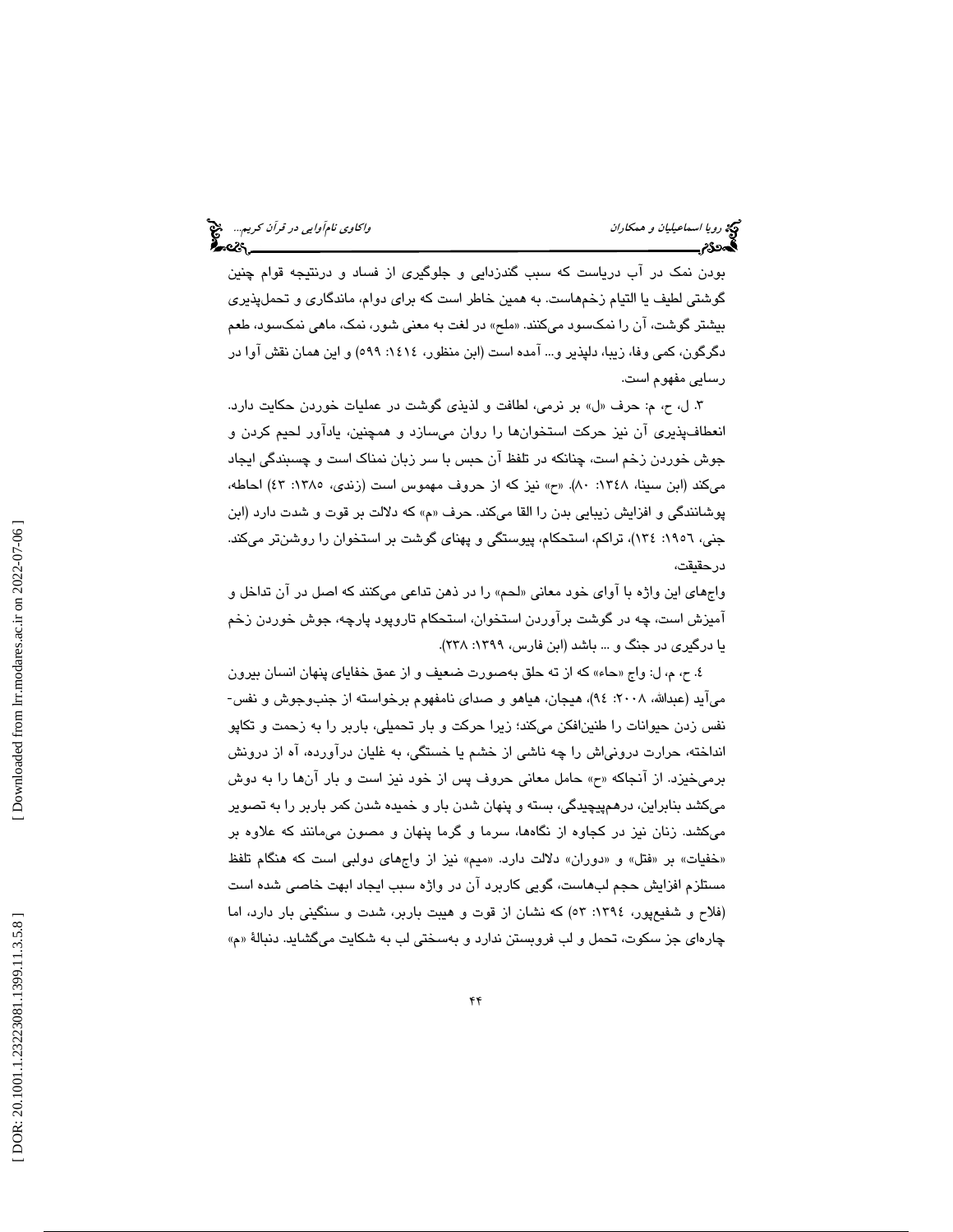و «ل» بيانگر نرمش، تسليم، سربهزير آوردن، روان شدن و حركت باربر است. هر چند چسبيدن بار بر باربر مزاحم آن است كه بهراحتى و مستقيم حركت كند و به اين طرف و آن<br>طرف متمايل و منحرف مي شود، به همين دليل «لام» را واج انحرافي <sup>\ا</sup>ميگويند كه ناش*ي* از حركت، تمايل و انحراف زبان به كنارهها در هنگام تلفظ است (انيس، :1975 64). چنان كه ذكر شد، واجها با درگير كردن اندام صوتي تداعيكننده و القاگر معناي حمل بار يا تحميل آن بر باربر هستند (راغب، :1412 257 ).

ه. ح، ل، م: صوت «ح» كه از انقباض حلق همراه با شدت، حرارت و احتكاك رخ مىدهد (ستودهنيا، ۱۳۷۸: ۱۰۸)، حرارت و هيجان دروني ناشي از خستگي روزانه يا خشم، احاطه و درهم پيچيدن فرد را ملموسټر میسازد. سپس «لام» که از اصوات «ذلقی» است و از سر خوردن زبان و خروج هوا به نرمي و رواني در هنگام تلفظ پديد ميآيد (الخولي، ١٩٨٧: ٣٤) بر سرازير شدن خشم يا انعطاف و نرمش نشان دادن دلالت دارد، همچنانكه فرد با استراحت يا خواب به ارامش مىرسد و به ملايم سخن گفتن، تانى، پنهان كردن عصبانيت، سكوت، لب فروبستن و خاموشی منجر میشود (المازنی، ۱۹۹۰: ٦٧). این امر با افزودن بر حسن و کمالات فرد، نشانهٔ قوت، رشد عقلی ناشی از بلوغ و برگرفته از معانی صوت «م» است. میتوان بیان كرد كه آواها در اين كلمه كاملأ با معانى «حلم» مطابقت و تناسب دارد؛ زيرا بلوغ، رسيدن به سني است كه شكيبايي سزاوار فرد است. همچنانكه به خوابهاي آشفتهٔ مقتضى سن بلوغ نيز اشاره دارد (قرشى، ١٣٧١: ١٦٧).

٦. ل، م، ح: «ل» كه صامتى روان است (زارع و همكاران، ١٣٩١: ٧٩)، بر نرمى و روانى حركت پلك چشم اشاره دارد ، صامت زين »م« كه صوت از آن بستن لب و ها سپس امتداد صوت ان حاصل میشود (ابنالجزری، بیتا: ۲۰۱). بستن، پیوستگی و پهنای پلک بر چشم، ارامش و تاني ناشي از ان را در ذهن تداعي ميكند و درنهايت، صامت «ح» با دلالت بر احاطه، لطافت و حسن (العلايلي، ۱۹۹۸: ٦٣) احاطه و فراگيري پهناي پلک بر چشم، لطافت، زيبايي و نگاههاي پنهانی زیبارویان را جلوهگر میکند. با این توصیفات بهنظر میرسد اصوت حاصل از ترکیب حروف، گوياي معناي لغوي چشم بر هم زدن براي «لمح» است. همچنانكه به معناي درخشش و روشنی برق نیز میباشد که استعاره از سرعت رخداد کارها یا اجرای عذاب قیامت است (فراهيدي، ١٤١٠: ٢٤٣).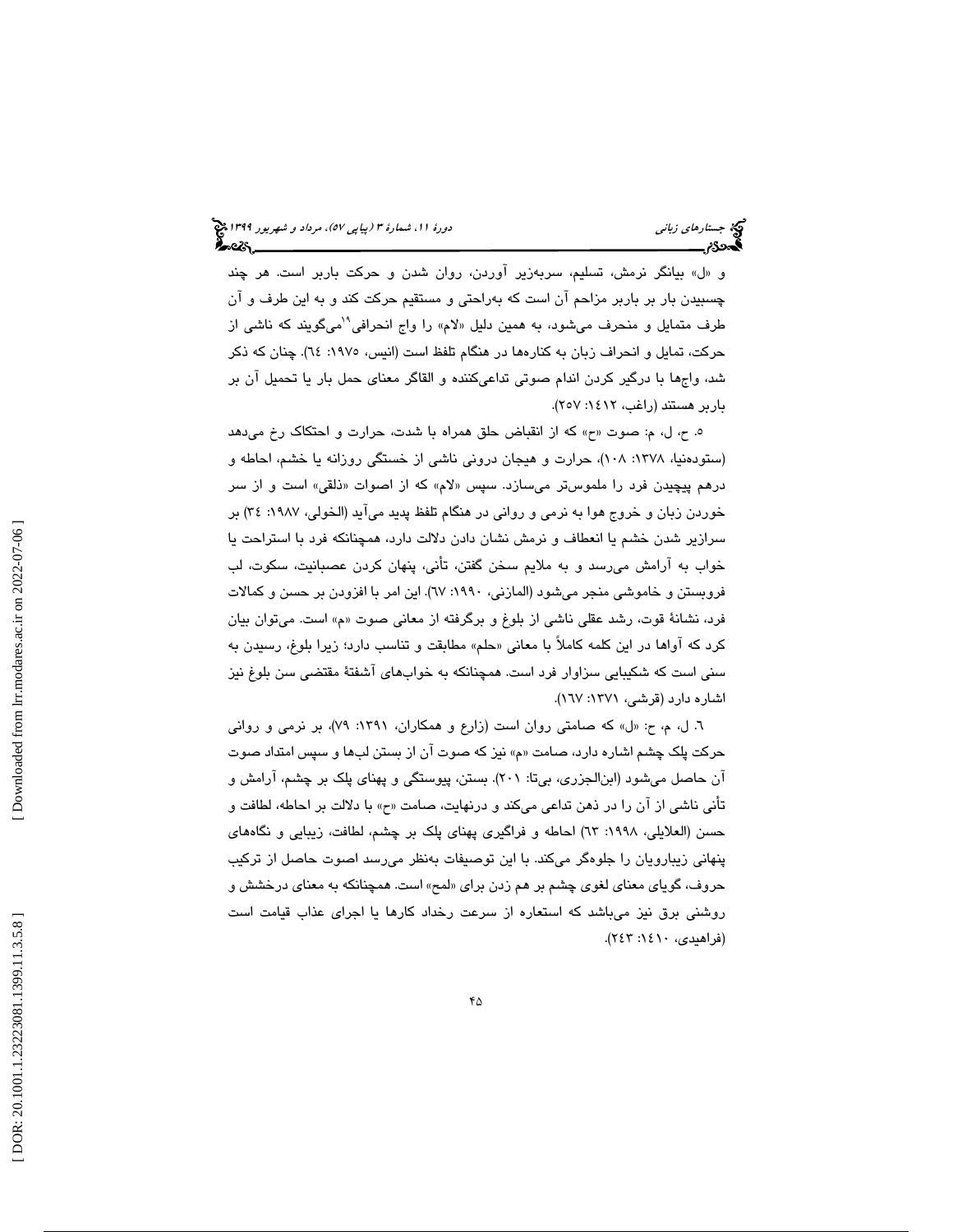از مجموع مطالب میتوان به این نکته دست یافت که میان واژگان و اوای آنها نوعی تناسب برقرار است و نهتنها حروف بهكار رفته در واژه تداعىگر معناى ان است؛ بلكه به تقويت معنا نیز کمک میکند (پرین، ۱۳۷۳: ۹۷) و چنان معنای واژه در اواهای ان تبلور یافته که با شنيدن اوا مىتوان به معناى واژه دست يافت. بنابراين، اگر شنونده معنى لفظى را نداند، به كمک طنين برخواسته از حروف به ان مىرسد (المازنى، ١٩٩٠: ٦٧). همانگونه كه وقتى از «عباده صیرمی» دربارهٔ معنای «اذغاغ» پرسیدند، گفت: میپندارم سنگ باشد. انگونه که از اوای ان احساس میکنم (سیوطی، ۱۹۰۹: ۱٤٥). البته، میتوان علاوه بر استفاده از دادههای جایگاه تلفظ حروف و ویژگی اواها که به انها اشاره شد، بهشکل نوشتاری حروف نیز توجه داشت و مستندات حاصل از اين سه دسته را با عناوين پيشنهادي ١. ساختار معنا (شيوهٔ توليد آوا در اندام گفتاری)؛ ۲. سیما معنا (خط و شکل نوشتاری حروف، کشیدگی، خمیدگی، بی نقطه بودن و…) و ۳. اوامعنا (ویژگی معنایی ذکرشده برای حروف) تقسیمٖبندی کرد و از دلالتهای انها در جهت كشف معنا بهره برد كه اين امر نيازمند بررسىهاى علمى، مستندسازى ازمايشگاهى و تجربی خواهد بود. همانگونه که در درک توصیفهای اوایی، شناخت اندامهای صوتی ضرورت مي يابند (حقشناس، ١٣٨٨: ٨١) و به جايگاه توليد (مخارج حروف) يا شيوهٔ توليد (حالت اندامهای صوتی) اشاره میشود (يول، ۱۹۹۲: ٥)، خط نيز بهمنزلهٔ وسيلهٔ ثانويه در نمايش اوا بوده و زبان به دو جنبهٔ گفتار و نوشتار تقسيم ميشود (زندی، ۱۳۸۰: ۱۵) و نوشتار، عرضهٔ بیان در قالب زبان اشارتگر و تصویر حروف بهمنزلهٔ رسالت بصری بر معانی آنها اشاره دارد. «م» در نوشتن به گونهای است كه گویا حرف «ه» را به «ا» چسبانده و بر معاني تركيب، پيوستگي و قوت اشاره دارد. همچنين، امتداد دنبالهٔ «م» بر وسعت و تنگناي حلقهٔ «م» انسداد، سكوت و تسليم را به تصوير مىكشد. ويژگى «ح» در نداشتن نقطه و پيرايه است و بر معانی زيبايی، پاكی، سر در باطن داشتن، در هم پيچيدگی و خميدگی بسان حلقه زلف يا پيچش گوش اشاره دارد. در تشابه شكل «ل» نيز به سرازير شدن، خميدگي يا محو شدن اشاره شده است (حیدری، ١٣٩٤: ١٤٧). استفاده از دادههای شکل نوشتاری، مخارج و صفات حروف همچنانكه، به ذاتی بودن معانی آوا اشاره دارد، در تبیین بهتر معانی و تداعی آن كمک نیز می-كند و اينگونه يافتههاى ما تنها مبتنى بر تخيل يا برداشت درونى نيست؛ بلكه جنبهٔ علمى مى-يابد.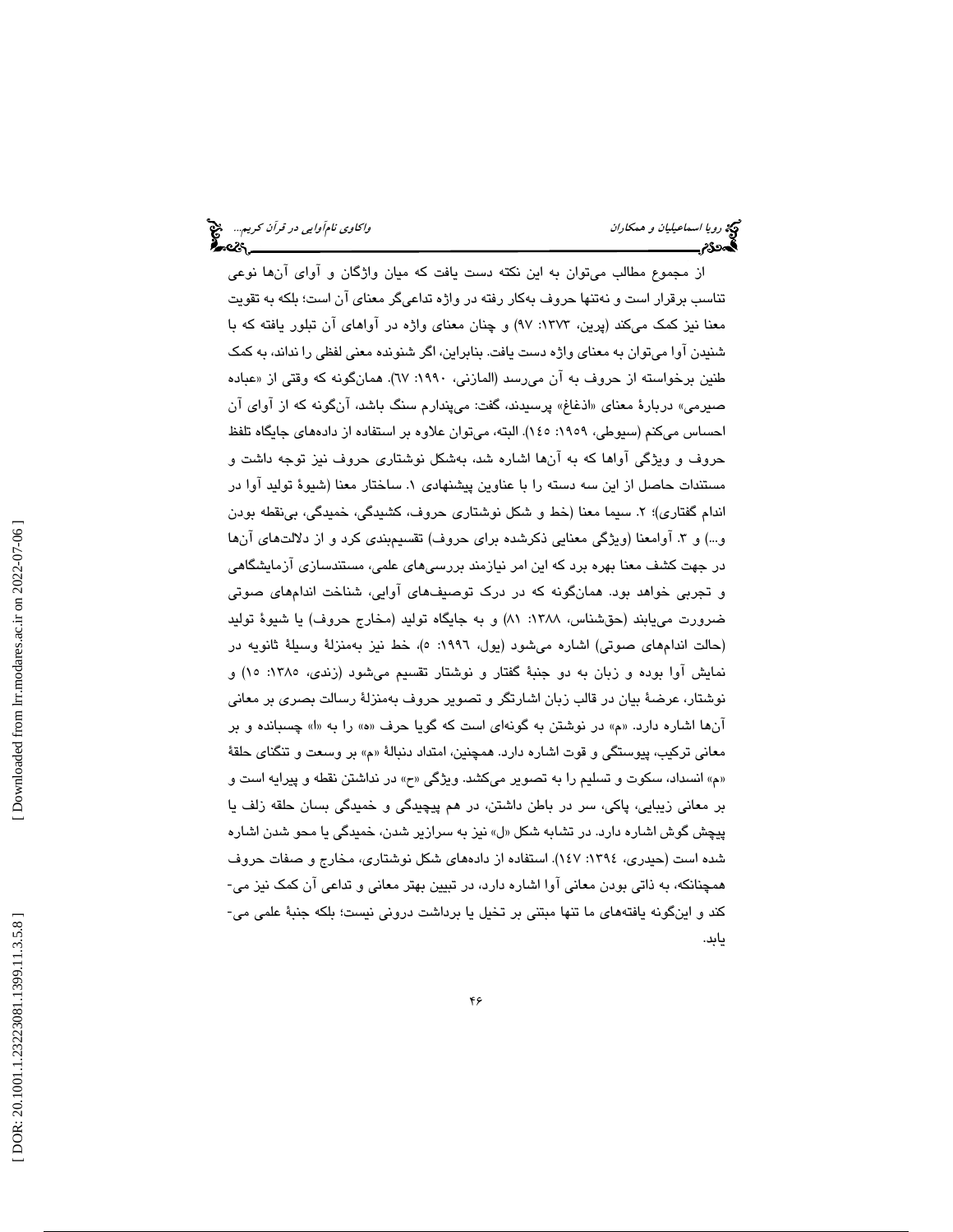جستارها*ي زباني (هي دورة 1391 هـ* مرداد و شهريور 1191 هجري 1394 هجريور 1394 هجريور 1394 هجريور 1394 هجريور 1394

جدول ۱: دلالتهاى معنايي آواهاي «ح، ل، م» (م ،ل ،ح ( **Table 1:** Semantic implications of the sounds

| دلالتهاى معنايى           | ساختار گفتاری                            | ويژگى نوشتارى       | اوا |
|---------------------------|------------------------------------------|---------------------|-----|
| منبع، بست، قوت، مكث و     | بسته شدن لبها سپس امتداد آن در خروج      | دایرهٔ بسته، امتداد |     |
|                           | صوت                                      | دنىالە              |     |
| حرارت پنهان، نابودي و     | انقباض حلق، عبور هوا با سختی و فشردگی    | پيچش، بينقطه بودن   |     |
| نرمی، پیوستگی، جلوهگری و… | چسبیدن و جدا شدن زبان بهنرمی از کام بالا | سرازیری، خمیدگی     |     |

علاوه بر اين، مشتقات «ح، ل، م» از لحاظ لغوي نيز معاني مرتبطي دارند. از ديگر نكات قابل توجه در اين هماهنگي، گاهي تضاد معاني دو واژه است. به ديگر بيان، مشتقات بدون ارتباط نیستند؛ بلکه گاهی ربط تضادی دارند. همچنانکه بین مشتقات ارتباط معنایی ترادف َ َ ، تضاد ٰ َ ، افزايش<sup>٢</sup>، تقابل<sup>٢</sup>، توالي<sup>٢</sup>، تأكيد°′، نفي™ و … را ميتوان يافت؛ زيرا چينش آواها بهگونهاي است كه علاوه بر يك معناي كلي، معنا و آهنگ خاصي را نيز القا ميكند. همچنانكه در بار معنايي واژگان (قوت، شدت و ضعف) نيز مؤثر است و يك ويژگي در يك كلمه كاهش و در ديگري افزايش مييابد و همين امر ميتواند تقابل ايجاد كند. براي نمونه، همانگونه كه ريشة «محل» به معنای دشمنی پنهان، جدال، مجازات و خشم است (مصطفوی، ۱۳٦۰: ٤٠). از معانی «ملح» نیز بی٫وفایی، بداخلاقی، لشگر بزرگ (مناسب برای جنگ) استنباط میشود. همچنین، غيبت، عيبجويي، ناسزا، فتنه، جنگ، خشونت و كشتار از معاني «لحم» است (ابن فارس، ١٣٩٩: ۲۳۸). همچنین، «لمح» بر سرعت اجرای قیامت، فرارسیدن زمان مجازات و عجله در عقاب مجرمان اشاره دارد (ابن منظور، ١٤١٤: ٥٨٤)؛ اما در مقابل «حلم» به معناى پرهيز از خشم و براشفتگی، عدم عجله، بردباری و مهلت دادن است (قرشی، ۱۳۷۱: ۱۲۷) و «حمل» بر تحمل، بردباری و چشمپوشی از بار گناه دلالت دارد (مهیار، ۱۳۷۰: ۲۲). برای اینکه ارتباط مشتقات بهخوبی آشکار شود، سایر معانی در برابر هم نشان داده شده است.

 [\[ DOR: 20.1001.1.23223081.1399.11.3.5.8](https://dorl.net/dor/20.1001.1.23223081.1399.11.3.5.8) ] [\[ Downloaded from lrr.modares.ac.ir on 20](https://lrr.modares.ac.ir/article-14-29173-fa.html)22-07-06 ] Downloaded from lrr.modares.ac.ir on 2022-07-06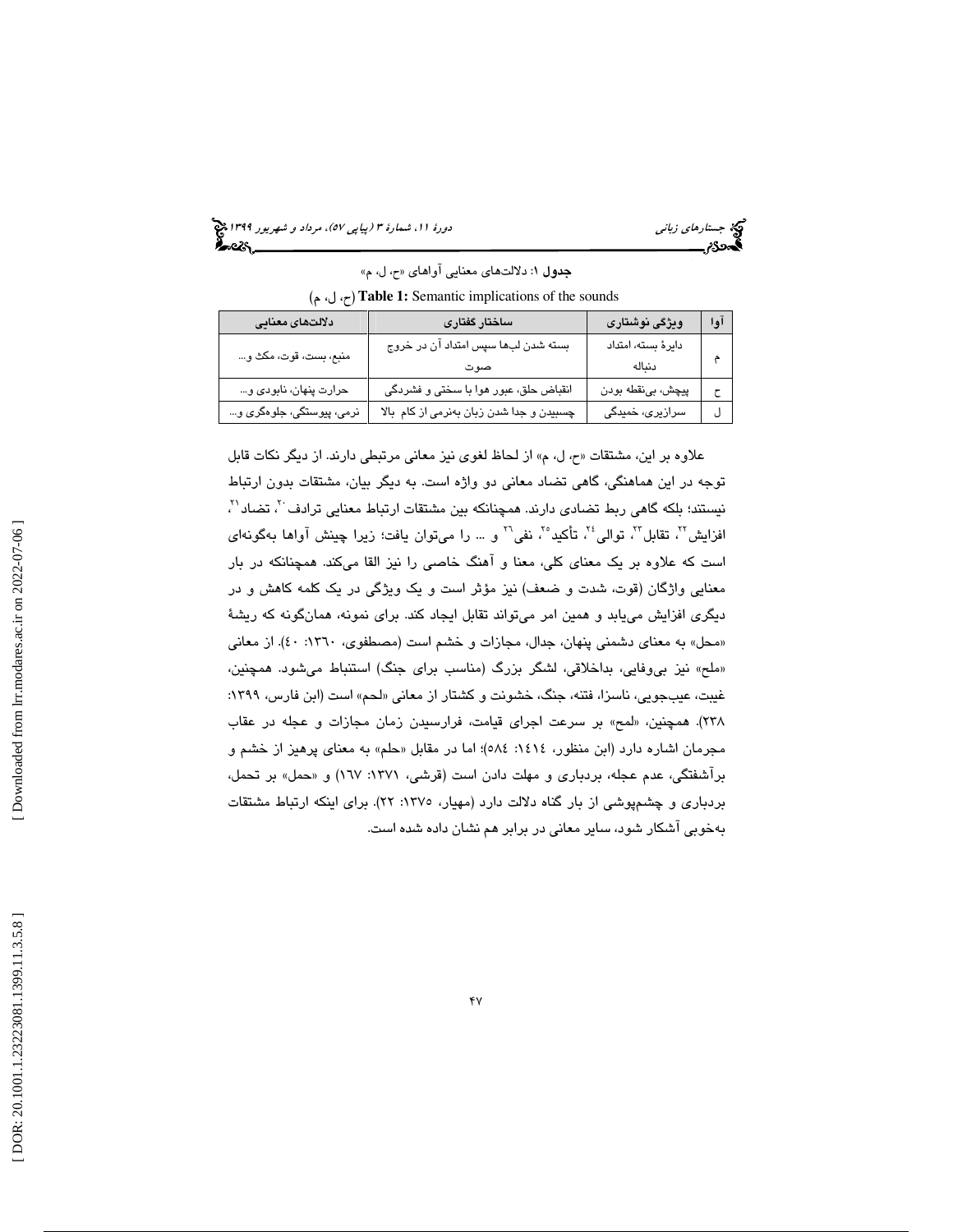رويا اسماعيليان و همكاران واكاوي نامآوايي در قرآن كريم... المجمع العامليان و اكاوي نامآوايي در قرآن كريم... ال<br>المحمدى[ویرایش]<br>المحمدی العامل

جدول ٢: ارتباط لغوي مشتقات حاصل از آواهاي «ح، ل، م»

،ل م )،ح(**Table 2:** the Lexical relationships of the derived forms out of the sounds

| جاری شدن-    |                            | دور شدن، راندن، پرنده بال زد و دور دنبال شکار روان شد، راه- روانه  و  سرازیر تأنی،                                                      |                                           |                               |
|--------------|----------------------------|-----------------------------------------------------------------------------------------------------------------------------------------|-------------------------------------------|-------------------------------|
| امرالهى      |                            | بیاباندوردست، د <mark>شد، باد کشتی را</mark> گریز نیافت، اسیر شد، بهزمین <mark>شد، کوچ کرد، </mark> سکونت                               |                                           |                               |
|              |                            | درماندن، ناچار <mark>راند استانست، بدرود زندگی گفت سربار سرگردان</mark>                                                                 |                                           |                               |
|              |                            | چارهاندیشی، حیله، علم و دانش شیمی    پیشگویی   تاریخ،   آگاهی   از علم روایت، حفظ - عقل، تفکر و بینش سریع                               |                                           |                               |
|              |                            |                                                                                                                                         |                                           |                               |
|              |                            | دشمني پنهان، منع اراست مو مدروغ- داستان تخيلي، افسانه، غشاي امبهم، محتمل، تنوع، اخيالات در - زيرچشمي،                                   |                                           |                               |
|              |                            | ظهور  حق، غبار، آمیخت،کبودی،طعم داخلی چشم، انبارگوشت، - پنهان درکجاوه یا هم     و- نابینا     شد،                                       |                                           |                               |
|              |                            |                                                                                                                                         |                                           |                               |
|              | خودظاهر کرد  <br> -        |                                                                                                                                         |                                           | <mark>ظهور معايب مسفيد</mark> |
|              |                            | بدگویی، ضایع و - بی٫وفایی،  بداخلاقی، غیبت، عیبجویی، ناسزا، فتنه، سخنچین، حمله، - عدم  عجله، سبب  شد به -                               |                                           |                               |
|              |                            | هلاک کرد، جدال، <mark>ا</mark> لشگربزرگ،   نکته- جنگ،  شکار،  مرداربرای  - چشمپوشی از بار <mark>مهلت،      </mark> او اشاره کنند،       |                                           |                               |
|              |                            |                                                                                                                                         |                                           |                               |
|              | اعتبار نگریست  خشم  مجازات |                                                                                                                                         |                                           | <mark>خشم، غضب</mark> ا       |
|              |                            | خشکسالی، بی- شورەزار،  شبنم، خشک کردن گوشت، گیاه- ابر پرباران، بار- دستهعلف،  آسانی وقوع                                                |                                           |                               |
|              |                            | باران،   بىحاصل، <mark>ا</mark> درخت برگ ريخته، <mark>پيچيده و دانهدار شد، رزق، -</mark> ادرخت،     ذخيره- بااحتلامبه-  قيامت       به- |                                           |                               |
|              |                            | بىبركت،   قحطى، غذا خوردن، آسانى، گوشت، سخت گرفتار شد     رزق،  مشقت،   - زحمتافتاد  چشمېرهمزدن                                         |                                           |                               |
|              |                            |                                                                                                                                         | گرسنگ <i>ی،</i> مشقت، د <mark>برکت</mark> |                               |
| قدرت خدادر - |                            | مقاومت، قدرت، - مهابت، هیبت، سخن تاروپود مجکم، زخم پیوست، نیرومند  در  بار- بلوغ، قوت                                                   |                                           |                               |
| احكم         |                            | داربست، ستون - <mark>انافذ، ستون فقرات -</mark> جوش خورد، لحیم کرد، - کشی،      چوب- تکامل،                                             |                                           |                               |
|              |                            |                                                                                                                                         |                                           |                               |
|              |                            | دفاع   و    تقویت- <mark>تعهد، حرمت نمک، -</mark> ادوستی، خویشاوندی، تعهد، -ایاری،      سپاس- <mark>ا</mark> مدارا،        مشابهت بهپدر |                                           |                               |
|              |                            | کردن، شیر سفت -لشیرخوارگی، چاقی،  ذمام، گوشت و چربی، چاقی    گذاری، بارداری، - بردباری                                                  |                                           |                               |
|              | بازمانده سینهبزرگ          |                                                                                                                                         |                                           | و فاسد                        |

و اينگونه انطباق و ارتباط معانى آوايى مشتقات با معناى لغوى<sup>77</sup>و دلالت آوا بر معنا بر پايهٔ نظريهٔ صدامعنايي و اشتقاق اشكار ميشود. همچنين، ميتوان نتايج حاصل از مشتقات «م، ح، ل» د*ر قرآن* كريم را در قالب يک نمودار نشان داد و ارتباط معنايي جالبي را بين آنها آشكار ساخت.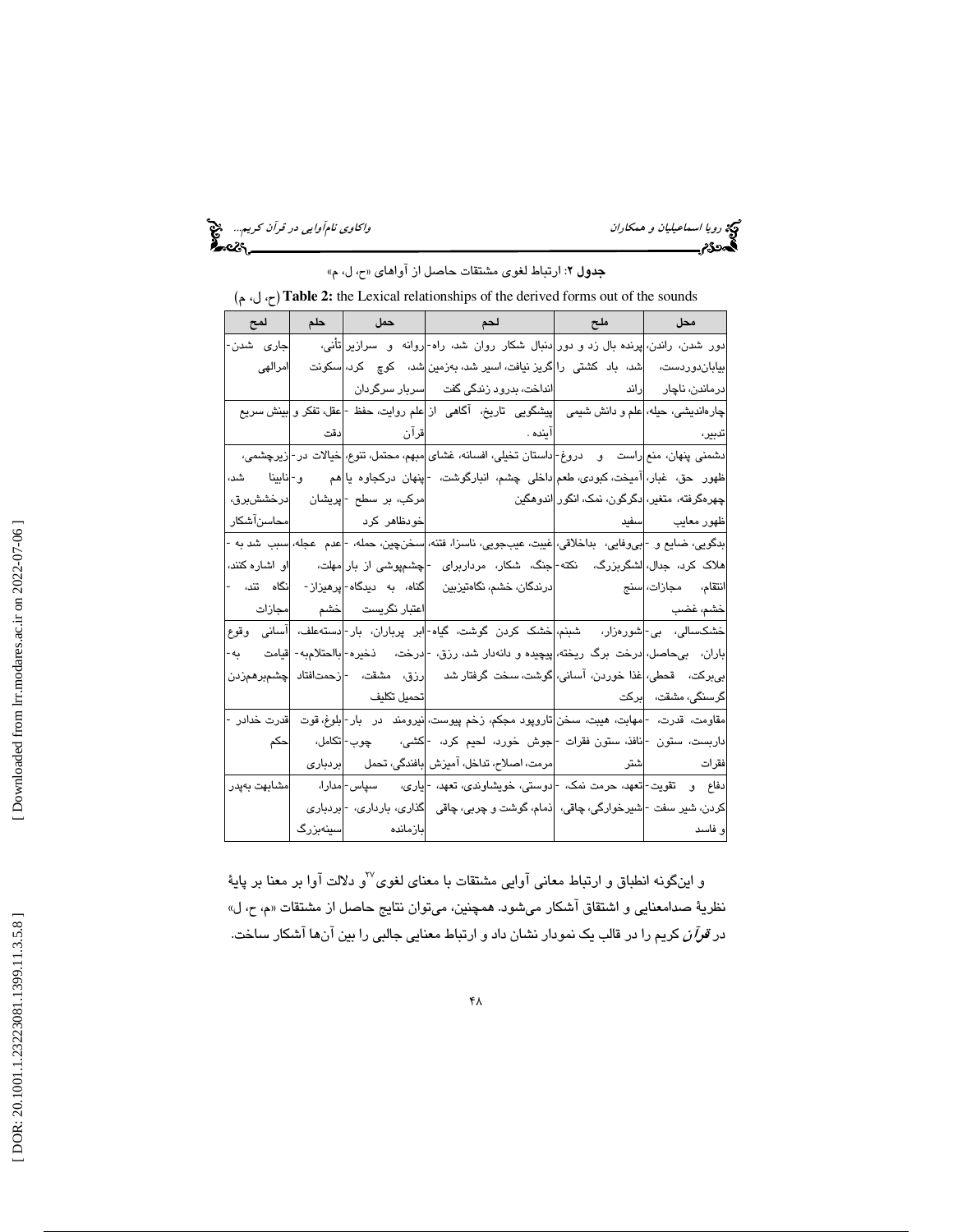

**Figure 2:** The meaning relationships of the derived forms out of the sounds(م ،ل ،ح ( in the Holy Quran

نهتنها رعد، بلكه همگى فرشتگان از ترس مجازات الهى به تسبيح الهى مشغولند؛ اما باز گروهي دربارهٔ خدا به مجادله بر مىخيزند: «يُسَبَّحُ الرَّعْدُ بحَمْدِ هِ وَالْمَلائِكَة مِن خيفتِهِ... وَ هُمْ يجادلُونَ في اللَّه و هو شَديدُالْمحالِ» (الرعد/ 13/ 13)، در حالي كه خداوند بر رسوا ساختن معايب مجرمان قادر است (الطباطبايي، :1417 /11 304 ). گويي با مجازاتى سخت، آنها را در بياباني شورهزار رها ميكند.

همان نمك شورهزاري كه مقدار بيش از اندازة آن بد طعم است و چهره را در هم ميكشد (طبرسي، ١٣٧٢، ٧/ ٢٧٢). هر چند آفرينش آب شور درياها و منافع آن نشانهٔ قدرت الهي است: «هُوَالَّذي مَرجَالبَحْريْن هذا عَذْبٌ فراتٌ و هذا مِلحٌ أجاجٌ» (الفرقان/ ٢٥/ ٥٣).

عجيب اينكه درياى شور محل تازه نگه داشتن گوشت ماهى و روزى آنهاست: «سَخَّرالبَحْر لِتَأْكُلُوا مِنهُ لَحْماً طَرِيًّا» (النحل/ ١٦/ ١٤). همچنين، به مواهب بهشتيان و گوشت اشتهاآور از هر نوع كه بخواهند اشاره مىكند: «لحْم مِمَّا يَشتهُون» (الطور/ ٥٢/ ٢٢). سپس براى يقين يافتن به بهشت يا زندگي پس از مرگ ميفرمايد: نگاه كن، چگونه بر استخوانها گوشت مىپوشانيم :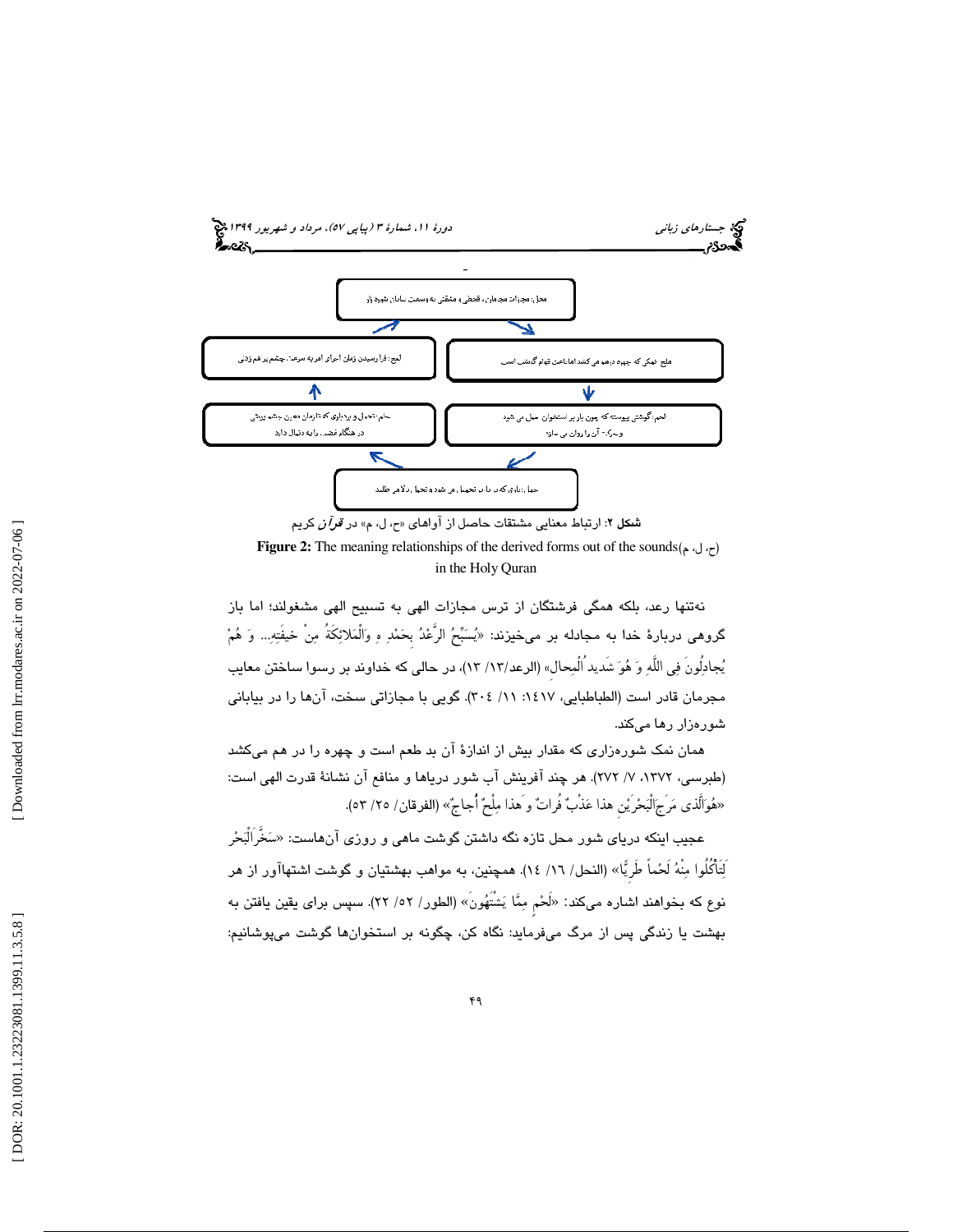«انظر إلى العِظام كَيْفَ ننشِزِها ثُمَّ نكسُوها لْحْماً» (البقرة/ ٢/ ٢٥٩). همچنان كه در ابتداى خلقت نيز مضغه را تبديل به استخوان كرديم و بر استخوانها لباس گوشت پوشانديم: «فَخَلَقْنَا الْمُضَغَّةَ عِظاماً فَكَسَوْنَا الْعِظام لَحْماً» (المؤمنون/ ٢٣/ ١٤) و چون لباس آبروی فرد را نگه مىدارد، صدمه زدن به شخصيت معنوى فرد بهوسيلهٔ غيبت به خوردن گوشت تن او تشبيه شده است: «لايَغْتَبْ بَعْضَكُمْ بَعْضاً أَيُحِبُّ أَحَدُكُمْ أَنْ يَأْكُلُ لَحْمَ أَخيهِ مَيْتا» (الحجرات/ ٤٩/ ١٢). همچنين، به حلال بودن گوشت چهارپایان جز برخی اشاره میکند: «إنْما حَرَّمَ عَلَيْکمُ المَيْتة وَالدَّمَ و لحْمَ الخِنزير» (البقره/ ٢/ ١٧٣) كه حكمت تحريم را بايد در آثار روحى يا جسمى آنها بررسى كرد (طالقاني، ١٣٦٦: ٤٣).

همان چهارپایانی که بارهای سنگین شما را حمل میکنند: «تحْمِل اُثقالکمْ» (النحل/ ١٦/ ٧). به علاوه بر آنها و بر كشتىها سوار مىشويد: «عَلَيْها و عَلَى الْفَلَكِ تَحْمَلُونَ» (المؤمنون/ ٢٣/ 22) تا روزي بهدست آوريد و بسيارند جنبندگانى كه نمىتوانند روزى خود را حمل و ذخيره كَنند؛ اما خدا آنها را روزى مىدهد: «وَكَأَيِّنَ مِنْ دَابَة لاتَحْمِلُ رِزْقَهَا اللّهُ يَرزُقُها» (العنكبوت/ ٢٩/ ٦٠) و درمقابل نعمتهاي بيشمار، انسان بار امانت الهي را بر دوش كشيد: «إنَّا عَرَضْنَا الْأَمانَةُ…و ْحَمَلْهَاالْإِنْسانُ» (الأحزاب/ ٣٢/ ٧٢). هر چند برخي از مكلفان به **تـور***ات،* **حق آن را ادا** نكردند: «الّذين حُمَّلُواالتّوْراةُ ثُمَّ لُمْ يَحْمِلُوها» (الجمعهٔ/ ٦٢/ ٥)؛ اما مؤمنان درخواست ميكنند: پروردگارا، بار سنگين يا مجازاتهايى كه طاقت تحمل آن را نداريم بر ما مقرر مدار «رَّبْنا...لاتحْمِل عَلَيْنا إصْرا...وَلاتحَمَّلنا ما لا طاقة لنابهِ» (البقره/ ٢/ ٢٨٦). فرشتگان حاملان عرش نيز براى مؤمنان استغفار مىكنند: «الَّذينَ يَحْمِلُونَ الْعَرْشَ...يَسْتَغْفِرُون للِلَّذينَ آمَنُوا» (غافر/ ٤٠/ ۷)؛ زیرا (هنگامی که) در قیامت زمین و کوهها از جا برداشته شوند: «حُمِلَتاِلْأَرْضُ وَالْجبالُ» (الحاقة/ ٦٩/ ١٤). كسى كه بار ستمى بر دوش دارد، زيانكار است: «قَدْ خابَ مَنْ حَمَلْ ظُلْماً» (طه/ ٧٠/ ١١١)؛ زیرا خود را به گناهانی مانند: تهمت زدن به افراد بیگناه «فَقَدِ احْتَمَلَ بُهْتاناً» (النساء/ ٤/ ١١٢) يا سخنچيني: «حَمَّالْةَالْحَطَب» (المسد/ ١١١/ ٤) و… آلوده است و چنان وحشت سراپاى همه را فرا گيرد كه هر باردارى جنين خود را سقط مىكند:«َتضَع كُلُّ ذات حمل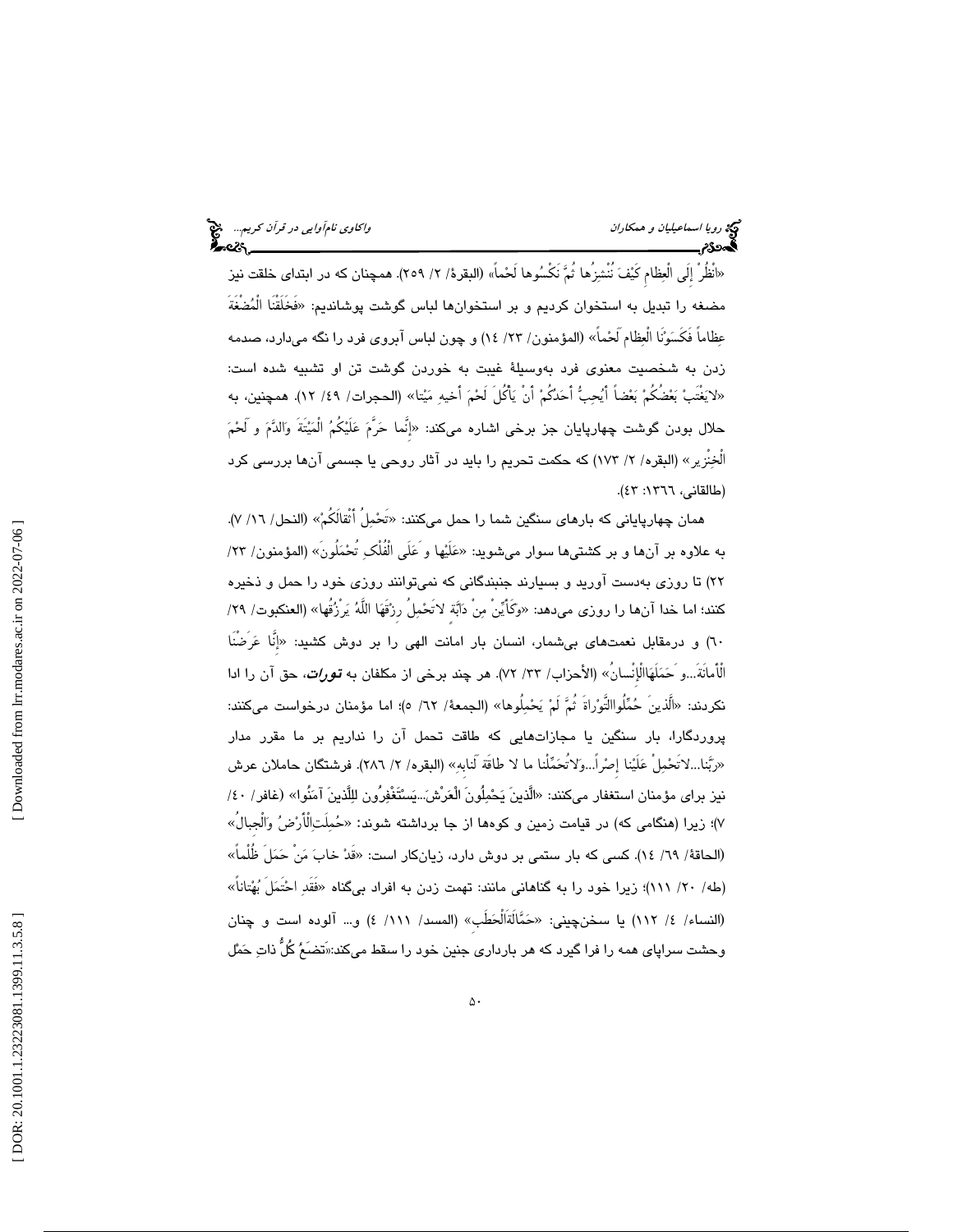حَمَّلُها» (الحج/ ٢٢/ ٢)؛ اما سوگند به ابرها كه بار سنگينى حمل مىكنند: «فالحامِلاتِ وقرا» (الذاريات/ 51 /2 ). هنگامي كه سيل بر روى خود كفى حمل كند، كفها همچون باطل به كنار مىروند و حق آشكار مىشود: «فَاحْتَمَلْ السَّيْلْ زَبَداً» (الرعد/ ١٣/ ١٧). همچنانكه حقيقت دربارهٔ بیگناهی یوسف آشکار شد و خواب آن زندانی که دید نان روی سرش حمل میکند: «إنِّی اَرانی أَحْمِلُ فَوْقَ رَأْسي خُبْزاً...إِنَّا نَراكَ مِنْالْمُحْسِنِينَ» (يوسف/ ١٢/ ٣٦) را به درستی تعبیر کرد (بروجردي، ١٣٦٦: ٢٥٤).

هر چند معبران به تعبیر اینگونه خوابهای پریشان آگاه نبودند: «قالوا أضغاث أحْلام وَ مانْحْن بتأويلِاالْأَحْلام بعالِمين» (يوسف/ ١٢/ ٤٤) كه اقتضاى سن بلوغ است: «إذابَلغ الْأَطْفال مِنكمُ الحُلمَ» (النور/ ٢٤/ ٥٩)؛ اما انتظار مىرود، شخص بالغ عاقلانه و سنجيده عمل كند و خداترسى در پیش گیرد. هر چند برخی بهدلیل اعمالی كه فرمان عقل انها نیست؛ بلكه سرچشمه در روح طغيانگرشان دارد، سرزنش مىشوند: «اَمْ تَأْمُرْهُمْ أَحْلامُ هُمْ بهذا أَمْ هُمْ قَوْمٌ طاغُونَ» (الطور/ ٥٢/ ٣٢). با این حال خداوند بردبار و آمرزنده است: «إِنَّهُ كانَ حَليماً غَفُوراً» (فاطر/ ٣٥/ ٤١) و در مجازات انها عجله نمیکند؛ بلکه به مقدار کافی مهلت میدهد و درهای توبه را باز میگذارد تا اتمام حجت شود (بابايي، ١٣٨٢: ٧٧).

انگاه كه تحمل بهسر ايد و فرمان برپا شدن قيامت صادر شود، با سرعت يک چشم بر هم زدن كه آسانترين و كممدتترين كارهاست، همه چيز در مسير رستاخيز قرار مىگيرد: «ما أَمْرُنا إِلاَّ واحِدَةٌ كَلَمْحٍ بِالْبَصَرِ» (القمر/ ٥٤/ ٥٠) و براى مجازات مجرمان يك فرمان بيشتر لازم نيست (كاشاني، ١٣٣٦: ٢١٠).

در يک جمع بندي همانگونه كه «محل» بر غضب، عذاب، خشكسالي و بيابان شورهزار دلالت دارد. «ملح» نيز به معناى نمک شورى است که مقدار زياد آن چهره درهم مىکشد. همانگونه كه شدت قحطى و بار عذاب الهى كه بر فرد تحميل مىشود، غيرقابل تحمل است، نمك زياد نيز فشار خون فرد عصبی مزاج را بالا میبرد، برعکس خوردن «لحم» شتر فرد را بردبار و نرمخو میسازد. همچنانکه دشمنی پنهان و بدگویی از معانی «محل» است، غیبت تحمیلی بر فرد غایب نيز به خوردن «لحم» مرده تشبيه شده است. همانگونه كه «لحم» بر استخوان پوشيده و «حمل»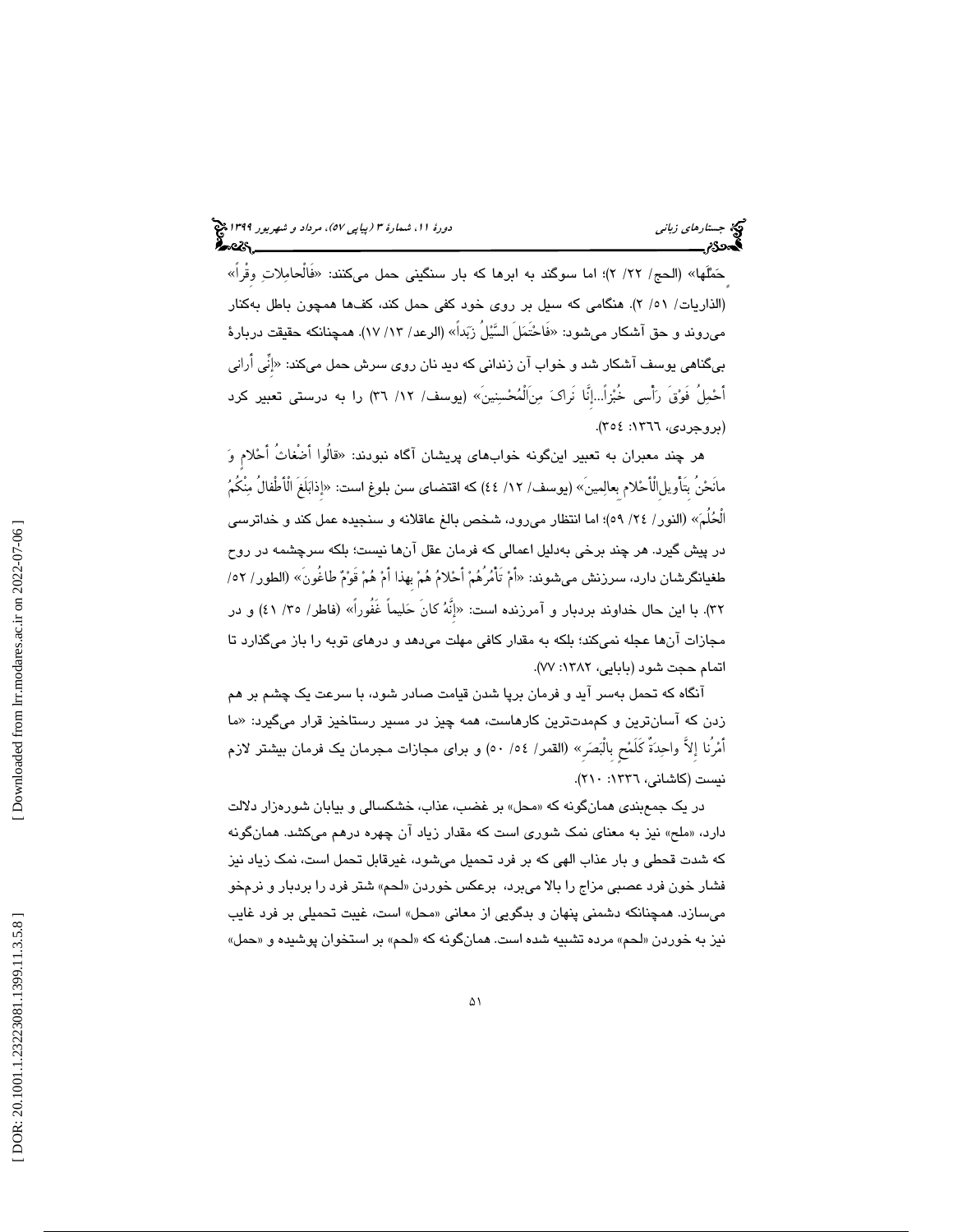میشود، شدت عذاب «محل» نیز «لحم» بر استخوان میچسباند. «حمل» گوشت بر استخوان سبب روانی حرکت ان میشود، همچنانکه، سبب حمل ماهی در میان دریاست یا غلظت اب «شور» بدن انسان را روی خود شناور نگه میدارد. همانگونه که به ستون فقرات شتر «محل» میگویند، به حیوان باربر نیز «حموله» میگویند؛ زیرا طاقت «حمل» بار را دارد، حمل بار نیز طبیعتاً قدرت تحمل بالایی را میطلبد که مستلزم «حلم» و بردباری است؛ اما زمانی که دیگر «حلم» كارساز نيست، بەسرعت يک چشم برهم زدن «لمح» همچون پوشش پلک بر چشم، عذاب*ی* غافلگیرانه «محل» بر مجرمان جاری میشود و انها را فرا میگیرد و سرانجام این چرخه ادامه مى يابد.

### ۵. نتيجه

با توجه به شواهد قرآني و استنادات زبانشناسان، يكي از ابزارهاي خداوند براي انتقال مؤثرتر معاني و مفاهيم به مخاطبان استفاده از هنر آوامعنايي به هدف تدبر در آيات و تقويت اعجاز لفظي، معنوي و اقتصادي *قرآن* است.

بار اوايي حروف با خصوصيات معناى مورد نظر بسيار نزديک است و به بهترين شکل معاني الفاظ را القا ميكند. بين مشتقات ارتباط معنايي ترادفي و گاهي تضادي وجود دارد؛ زيرا بر اساس صدامعنايي هر اوا در تجسيم معناى يک واژه مؤثر است. همچنين، بر پايهٔ نظريهٔ اشتقاق در دريافت معاني ديگر مشتقات با واجهاي يكسان هم نقش دارد، همچنانكه چينشهاي «ح، ل، م» بهمنزلهٔ كدهاي آوايي، بر معاني مشترک: حرارت پنهان، لطافت، بست و قوت دلالت دارند.

برخی کارکردهای پژوهش عبارتاند از هماهنگی نتایج صدامعنایی و نظریهٔ ابن جنی، ارتباط معنایی مشتقات بر اساس اصل جانشینی، روشی کدینگ، سریع و اسان برای بهذهن سپردن معنا و تسلط بر آنها بر اساس اصل كمكوشى و… .

## ۶. يېنوشتها

1. Jani Ibne: ابن جنى، ابوالفتح عثمان بن جنى موصل ( ي 321 ـ 392ق)، عالم به صرف و نحو، لغت و ادب عربي است (الزركلي، ١٩٧٢: ٤، ٢٠٤).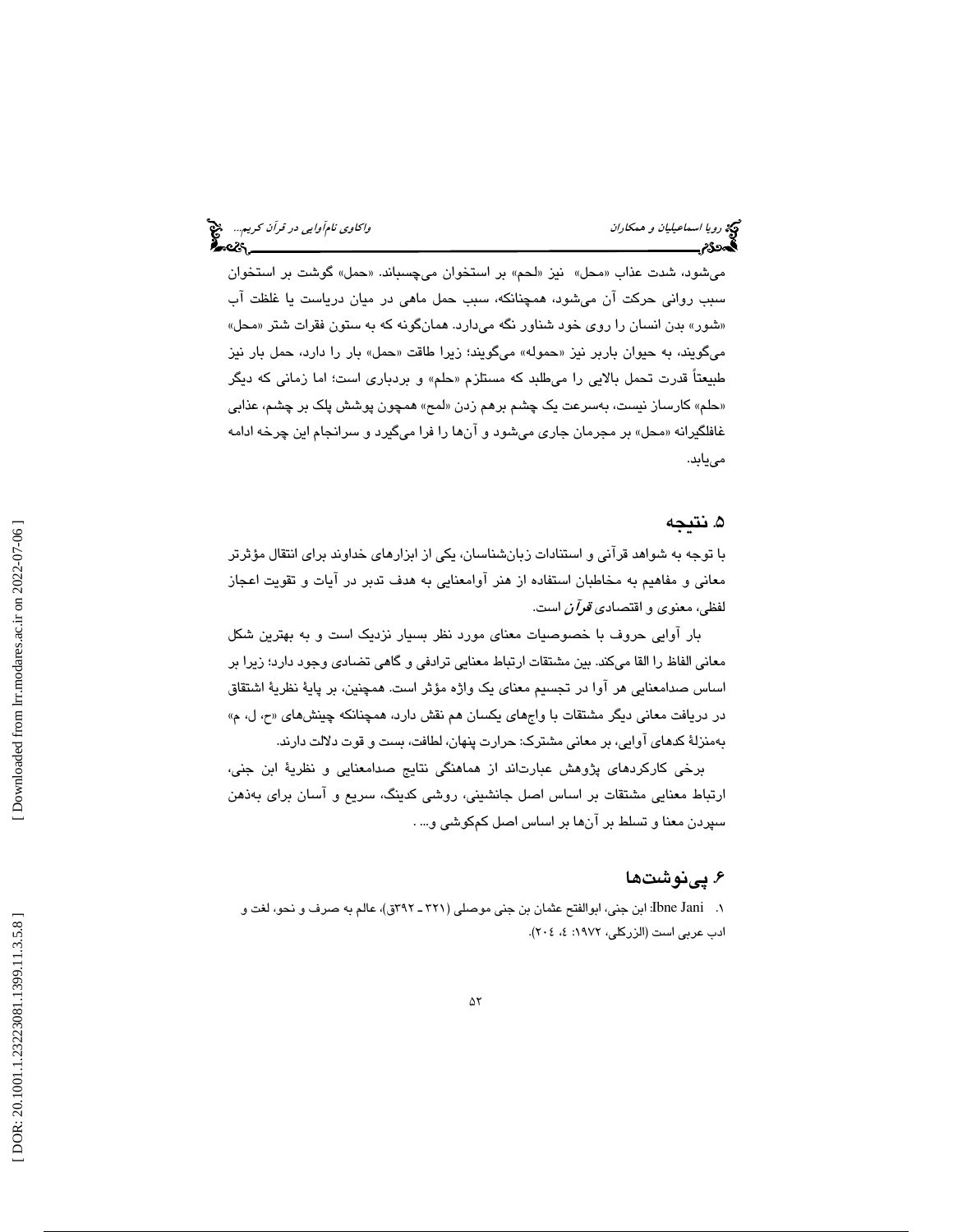جستارها*ي زباني (هي دورة 1391 هـ* مرداد و شهريور 1191 هجري 1394 هجريور 1394 هجريور 1394 هجريور 1394 هجريور 1394

۲. Onomatopoeia: مناسبت طبيعى ميان الفاظ و معناى آنها به نظرية تقليد صوتى معروف و<br>صدامعنا يا نامآوا نام دارد.

3. derivatives

٤. Derivation: اشتقاق در كتب و مقالات معادل ريشهشناسي واژگان يا etymologie گرفته میشود (خوش،منش، ۱۳۸۸: ۱۳)

- 5. phonology
- 6. aesthetic
- 7. semiotics
- 8. derivation 9. voices
- 

semanticsphono : 10. فنو سمانتيك

11. Cratylus

١٢. EPICURUS : پیرو مكتب فلسفي رواقيون.

۱۳. از متفكران معتزلي قرن دوم *هجري.* 

١٤. فيلسوف بزرگ عصر صفوي.

- 10. بطرس جبرئيل يوسف عواد مشهور به انستاس ماري الكرملي زبانشناس عراقي لبناني.
- 16. Semantic sound

١٧. least effort : كمكوشي يا اقتصاد زباني.

- 18. touch letters
- 19. deviation phoneme 20. sequence
- 21. conflict
- 22. increase
- 23. contrast
- 24. sequences
- 25. emphasis
- 26. negation
- 27. The literal meaning

## . 7 منابع

- قرآن كريم •
- آزادی، پرویز و سهیلا نیکخواه ( ۱۳۹۷) «سبکشناسی سورهٔ واقعه بر اساس تحلیل زبانی». *پژوهشهای زبانشناختی قرآن*. ش ۱. صص ۲۰ – ۸۱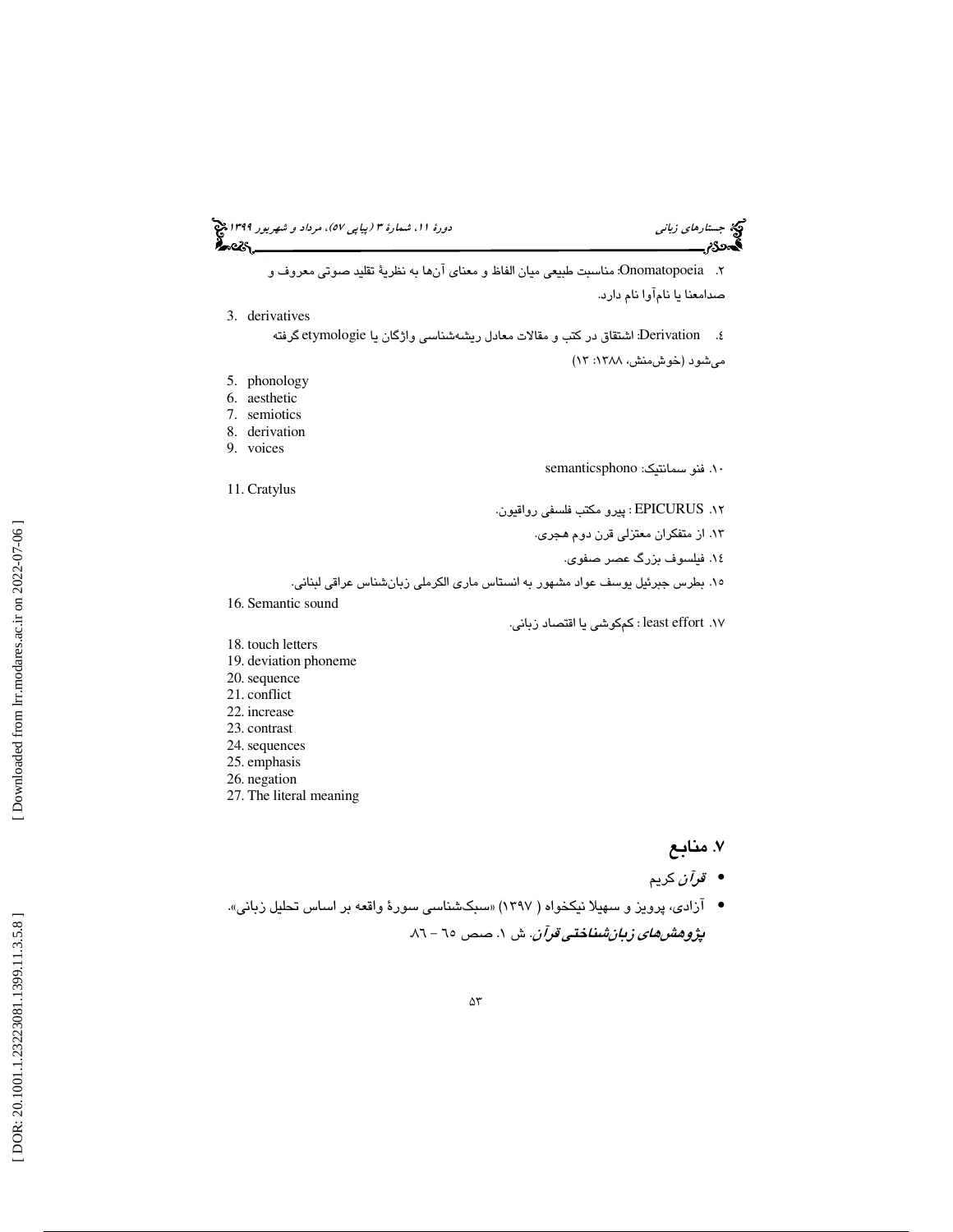# رويا اسماعيليان و همكاران واكاوي نامآوايي در قرآن كريم... الميخ<br>المحمدى:<br>المحمدى: واكاد المسلمان واكاد المسلمان المسلمان المسلمان واكاد المسلمان واكاد المسلمان والمسلمان والمسلمان وال

- ابنالجزري، محمد (بيتا). *النشر في القراءات العشر*. بيروت: دارالكتب العلميه.
- ابن جني، ابوالفتح عثمان (١٩٥٦). *الخصائص، تحقيق محمدعلى نجار*. ج ١ و ٢. بيروت: دارالهدي.
	- ابن دريد، ابوبكر( ١٣٧٨ق). الاشتقاق. قاهره: مكتبه الخانجي.
- ابن سينا، ابوعلى (١٣٤٨). *ا<mark>سباب حدوث/لحروف</mark>.* ترجمهٔ پرويز ناتل خانلرى. تهران: بنياد فرهنگ ايران.
	- ابن فارس، ابوالحسين (١٣٩٩). *معجم مقاييس اللغه*. دارالفكر.
	- ابن منظور، محمدبن مكرم (١٤١٤)*. ل<mark>سان/لعرب</mark>.* بيروت: دار صادر.
	- انوری، حسن و حسن احمدی گیوی (١٣٨٦). *دستور زبان فارسی.* تهران: فاطمی.
		- انيس، ابراهيم (١٩٨٤). *دلاله الالفاظ*. القاهره: مكتبه الانجلو المصريه.
		- ـــــــــــــــ ( 1975). الاصواتاللغويه. القاهره: مكتبه الانجلو المصريه. •
- اميري، جهانگير ( 1386 «). رويكردي به جنبههايي از زيباييشناختي موسيقي الفاظ قرآن كريم». *پژوهش ديني.* ش ١٥. صص ١٣٧ – ١٥٦.
	- بابايي، احمدعلي (١٣٨٢). *برگزيدهٔ تفسير نمونه.* تهران: دارالكتبالاسلاميه.
		- بروجردی، سید محمدابراهیم (١٣٦٦). **تف***سیر جامع***.** تهران: صدر.
- بنت الشاطئ، عائشةً محمد على عبد الرحمن (١٤٢٥). ا*للقصيو البياني للقرآن الكريم.* قاهره: دارالمعارف.
- پرچم، اعظم و همکاران (۱۳۸۹) «معناشناسی رحمت رحیمیه در قرآن*». تحقیقات علوم*  $311 - 90$  قرآن و حديث. ش ١٤. صص - ٩٥ - ١١٦.
	- پرين، لارنس ( 1373). دربارة شعر. ترجمة فاطمه راكعي. تهران: اطلاعات. •
	- جزایری، نورالدین ( ۱۳۸۰). *ف<mark>ر<i>وق اللغات.* تهران: چاپ محمد رضوان الد</mark>ایه.
		- جواليقي، ابومنصور ( 1966) المعرب. تهران: افست. •
- حاجیخانی، علی و همکاران (١٣٩٥). «ریشهشناسی واژهٔ قرآنی علم در زبانهای سامی». ج*ستارهای زبانی*. ش ٦. صص ٢٧ – ٤٧.
	- حسن حسن جبل، محمد (١٤٢٦). *علمالاشتقاق نظريا و تطبيقا*. قاهره: مكتبهالادب.
- حسینی، سید شهابالدین (١٣٩٥). «صدامعنایی در شعر اخوان*». همایش ادبیات فارسی*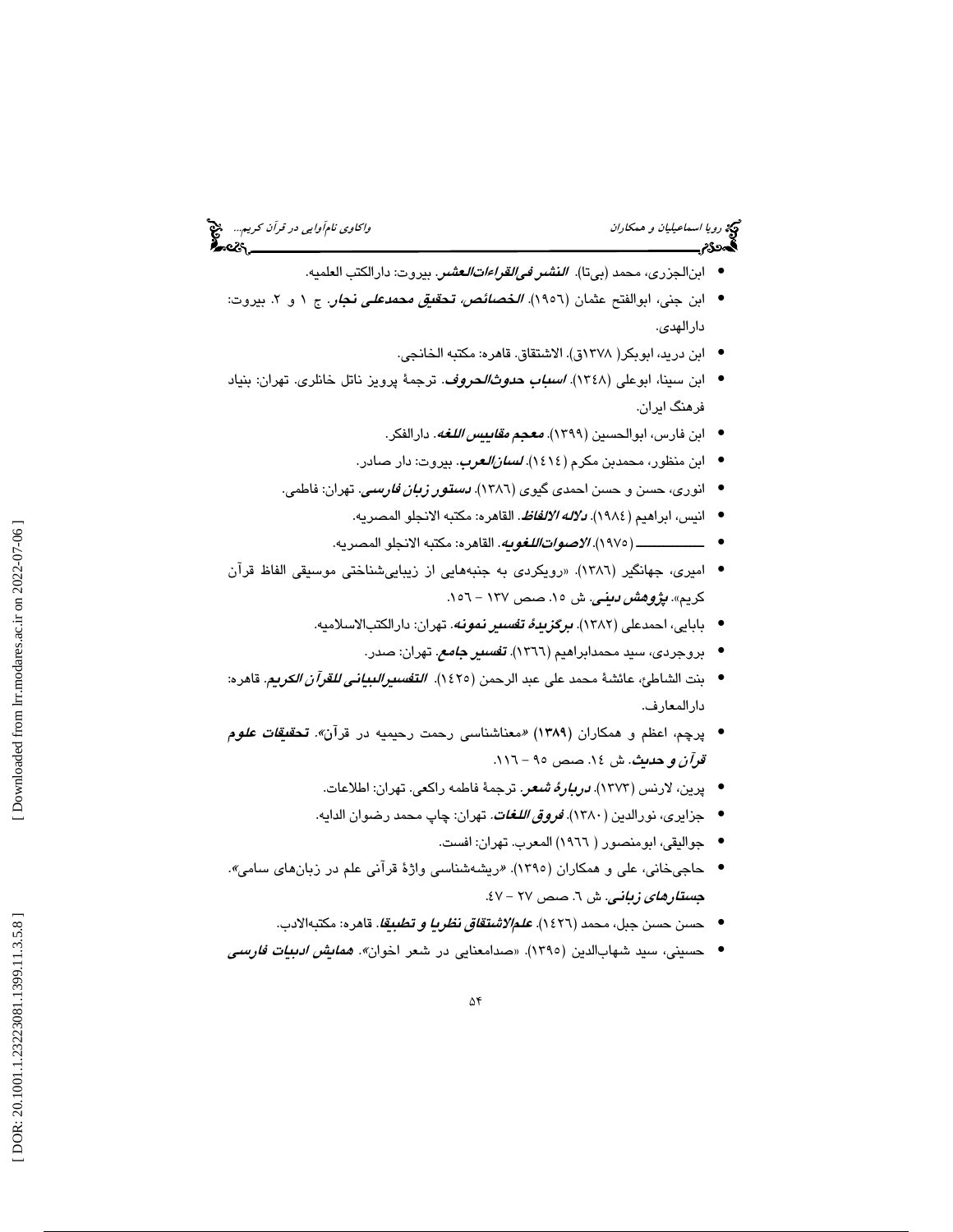## جستارها*ي زباني (هي دورة 1391 هـ* مرداد و شهريور 1191 هجري 1394 هجريور 1394 هجريور 1394 هجريور 1394 هجريور 1394

*معاصر*. ش ۱. صص ۱٤٥ – ۱٦٢.

- حسینی، محمدضیاء (١٣٦٦). *درآمدی بر زبانشناسی همگانی*. تهران: سترگ.
	- حقشناس، علىمحمد (١٣٨٨). *آواشناسي*. تهران: آگاه.
- حیدری، مرتضی (١٣٩٤). «نشانهشناسی نگرشهای حروفی مولانا». *متنپژو<i>هی ادبی***.** ش ٦٧. صص ٩١ – ١٣١.
- خاقانی، محمد، یوسف فضیلت (۱۳۹۳). «دلالت آوایی در آیههای وعدووعید، قرآن*». آینهٔ* **پژو***هش.* **ش ۱. صص ٦**٧ – ٩٠.
- خوش‰ش، ابوالفضل (١٣٨٨). «فرهنگ اشتقاقی تطبیقی واژگان قرآن». *علوم و معارف* ق*وآن*. ش ۲. صص ۹ – ٤٢.
	- الخولي، محمد (١٩٨٧). *الاصوات اللغوية.* رياض: مكتبة الخريجي.
		- الداية، فايز (١٩٩٦). *علم الدلالهالعربيه*. دمشق: دارالفكر.
- درویشی، منصور و همکاران (۱۳۹۱). «آواهایقرآنیو تأثیراتاعجازگونهمعنایی» *اولئین* ه*مايش اعجاز قرآن*. صص ١ – ١١.
	- راغب، الحسين بن محمد (١٤١٢). *المفردات في غريبِ القرآن*. بيروت : دارالمعرفه.
	- رافعي، مصطفي صادق ( 1421). اعجازالقرآن و البلاغهالنبويه. بيروت: دارالكتب العلميه. •
- روبنز، ر. ه (١٩٩٧) *موجز تاريخ علم اللغه (في الغرب).* **تر**جمهٔ احمد عوض. الكويت: عالم-المعرفه.
- زارع، آفرین و همکاران (۱۳۹۱). «تحلیلآوایی صحیفهٔ سجادیه». *پژوهش قرآن و حدیث*. ش ٤٥. صص ٧١ – ٩١.
	- الزركلي، خيرالدين ( 1972) الاعلام. قاهره: دارالعلم. •
	- زندي، بهمن (١٣٨٥). *آواشناسي و تجويد قرآن.* **پ**يام نور.
	- ستودهنيا، محمدرضا (١٣٧٨). *بررسمي تطبيقي ميان تجويد و آواشناسي*. تهران: رايزن.
		- سيبويه، ابو بشر عمر بن عثمان (١٩٦٧). *الك<mark>تاب</mark>.* بيروت: العالميه.
		- سيد قطب، ابراهيم (١٩٩٥) *التصوير الفني في القرآن.* بيروت: دارالشروق.
		- ـــــــــــــــــــــ (2003). النقدالادبي اصوله و مناهجه. القاهره: دارالشروق. •
- سيدي، سيد حسين و زهرا عبدي (١٣٨٤). «التحليل الموسيقي لآي القرآنالكريم». *شناخت*.

 $\Delta\Delta$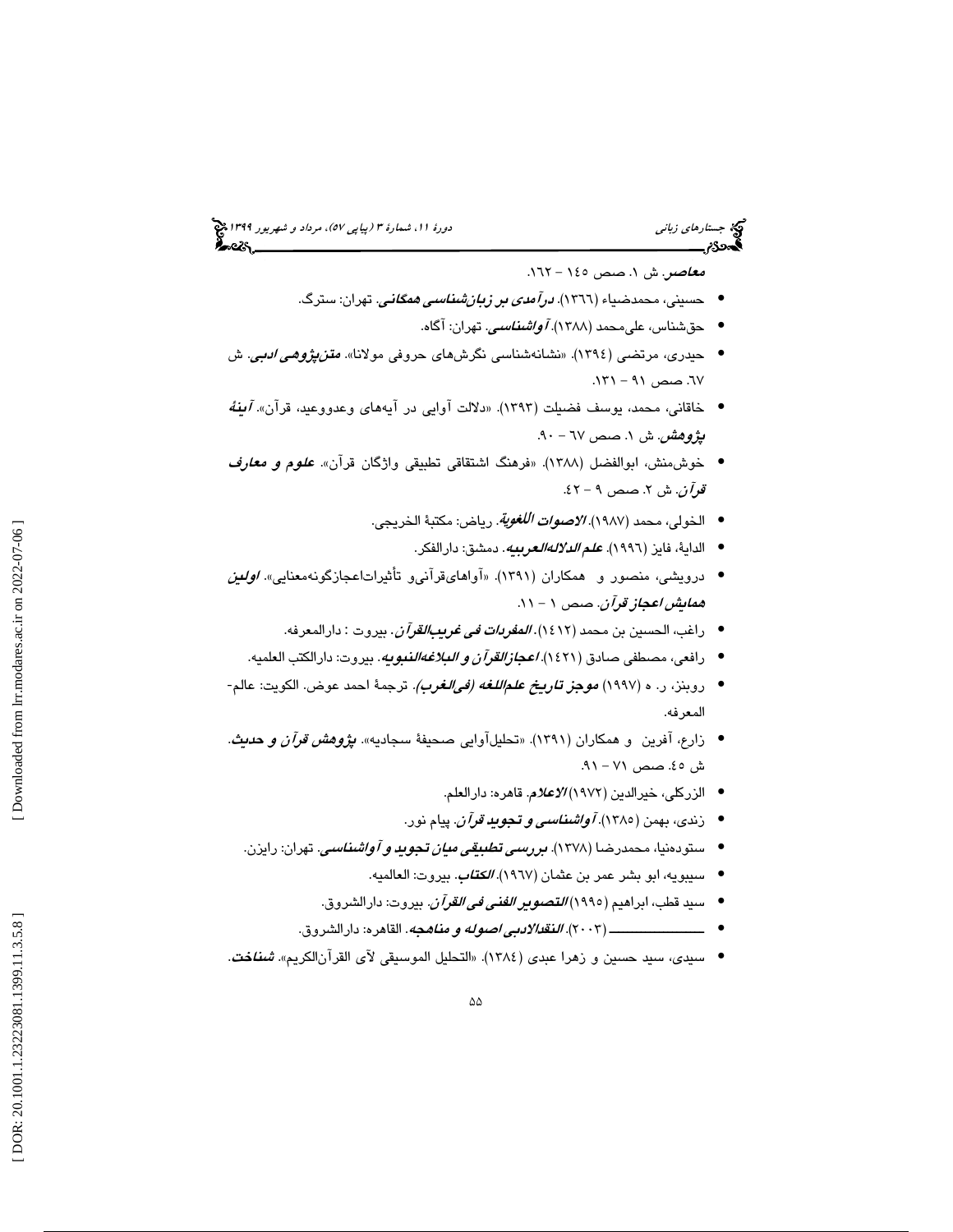ريم<br>كرد رويا *اسماعيليان و همكاران* استخداران واكاوي نامآواي*ي در قرآن كريم...*... پنج<br>**الس**مح**دی الس**مانی السمانی السمانی السمانی السمانی السمانی السمانی السمانی السمانی السمانی السمانی السمانی السما

ش ٤٧. صص ٥٩ - ٧٤.

- سيوطي، جلالالدين (١٩٥٩). ا*لمزهر في علوم|للغه*. بيروت: المكتبهالعصريه.
- شفیعی کدکنی، محمدرضا ( ۱۳۷۰). *صور خیال در شعر فارسی.* تهران: آگاه.
	- شمیسا، سیروس (۱۳۸۱) **ن***گاهی تازه به بدیع.* **ت**هران: فردوس.
		- الصالح، صبحي (١٩٧٠). *دراسات في فقهاللغه*. بيروت: دارالعلم.
- الصغير، محمدحسين (١٤٢٠)*. الصوت اللغوي في القرآن*. بيروت: دارالمورخ العربي.
- صیادی، روحالله، صدیقه جعفری (١٣٩٥). «جلوههای اقتصاد زبانی قرآن». *زبان شناختی* قم*رآن*. ش ۱. صص ۸۷ – ۰۱۰٤
- ضیاءآذری، <mark>شهریار</mark> و همکاران (۱۳۹۸) «فرایندهای واجی در قرآن». *جستارهای زبانی.* ش ۲. صص ۷۳ – ۹۸.
	- طالقانى، سيدمحمود (١٣٦٢). *پرتوى از قرآن*. تهران: شركت سهامى انتشار.
	- الطباطبايي، سيد محمد حسين (١٤١٧)*. الميزان في تف<i>سيرالقرآن***. ق**م: حوزهٔ علميه.
	- الطبرسى، فضل بن حسن (١٣٧٢). *مج<i>معال***لب***يان في تفسيرالقرآن***. ت**هران: ناصرخسرو.
	- عباس، حسن (١٩٩٨). *خصائص الحروف العربيه و معانيها.* دمشق: اتحاد الكتابالعرب.
	- عبدالله، محمدفريد (٢٠٠٨). *الصوتااللغوي و دلالاته في القرآ زالكريم*. بيروت: مكتبهالهلال.
- عبدالتواب، رمضان (١٣٦٧). *مباحث<i>ي در فقه اللغه و زبانشناسي عربي.* مشهد: آستان قدس رضوي.
	- عسكري، ابو هلال (1400). الفروق في اللغه. بيروت: دار الآفاق. •
	- العلايلي، عبدالله (١٩٩٨). **ته***ذيب المقدمه اللغويه. دمشق***:** دارالسوال.
		- الفراهيدى، خليل بن احمد (١٤١٠). *كت<i>ابالعين***. قم: ه**جرت.
	- فرخنده، پروانه (۱۳۷۸). *<mark>پیشىین<i>ۀ اشتقاق از دیدگاه دانشىمندان مسلمان*.</mark> زبان و ادب. ش ۹.
- فلاح، ابراهیم وشفیع<sub>ه</sub>پور، سجاد (١٣٩٤). «کاربردشناسی نشانههای آوایی قرآن». *پژوهش-هاي قوآن*. ش ۱. صص ٤١ - ٦٣.
- قائمی، مرتضی و مجید صمدی (۱۳۹۰). «بررسی چیدمان حروف معلقات سبع». *زبان-***پژوهی**. ش ٦. صص ٦٩ – ١١٠.
	- قباوه، فخرالدين (٢٠٠١). *الاقتصاد اللغوى في ص<mark>ياغه المفرد</mark>.* القاهره.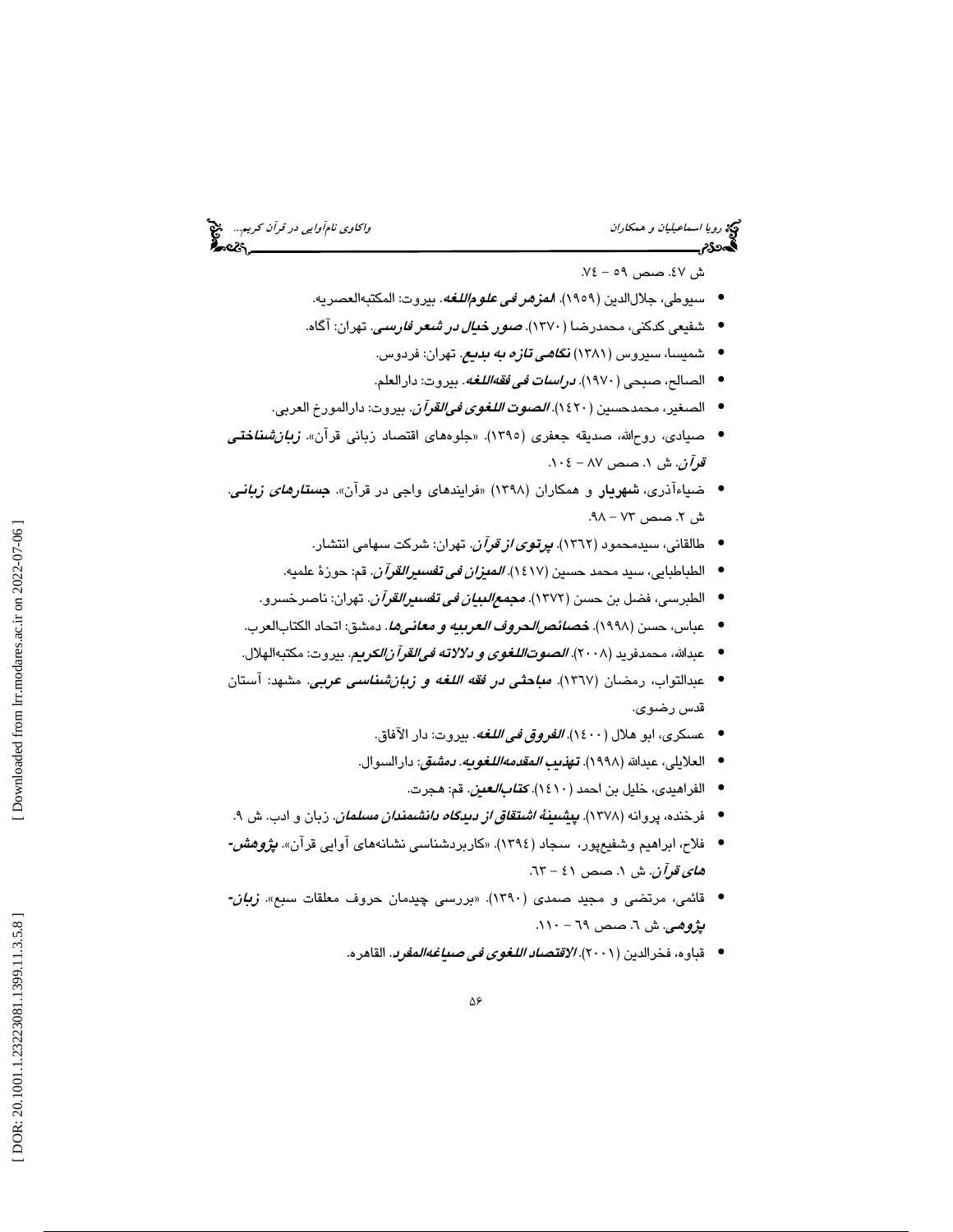- قدور، احمد محمد (١٩٩٩). *مدخ<i>ل الي فقهاللغهالعربيه***.** بيروت: دارالفكر.
	- قرشي، علياكبر ( 1371). قاموس قرآن. تهران: دارالكتب الاسلاميه. •
- قهرمانی، بهاءالدین، محمد جاوری (۱۳۹۰). «اعجاز لفظی و هنری قرآن». *پژوهشرادبی*. س ٤. ش ٣. صص ١٢٧ – ١٥٥.
- كاشانى، ملافتحالله (١٣٣٦). *تفسىرمنهجالصادقين فىالزام|لمخالفين*. تهران: كتابفروشى محمد حسن علمي.
	- الكرملي، انستاس ماري (١٩٣٨). *نشوءاللغهالعربيه و نموها*. قاهره: المطبعه العصريه.
		- المازني، عبد القادر (١٩٩٠). *الشعر غاياته و وسائطه*. بيروت: دارالفكر.
		- محمدبشر، كمال (١٩٨٠). *علم|للغه العام للاصوات*. قاهره: دارالمعارف.
- محمدی، علی و ماندانا کمرخانی (۱۳۹۳). «صدامعنایی شعر گفتاری معاصر». *ادبپژوهی*. ش ٢٧. صص ١٢٧ - ١٦١.
- مصطفوي، حسن (1360). التحقيق في الفاظ القرآنالكريم. تهران: بنگاه ترجمه و نشر كتاب.
	- مؤمني، منصور (١٣٩٢). *دربارهٔ معاني حروف*. تهران: مشكي. •
	- مهيار، رضا (1375). فرهنگ ابجدى عربى ـ فارسى. تهران: اسلامي. •
- نيكوبخت، ناصر (١٣٨٣). «صوتآواها و نظرية منشأ زبان». *پژوهشهاي ادبي*. ش ٣. صص 115 - 132 .
	- وحیدیان کامیار، تقی (١٣٧٥). *فرهنگ نامآوایی فارسی.* مشهد: دانشگاه فردوسی.
		- ولک، رنه (١٣٨٨). *تاريخ نقد ادبي*. ترجمهٔ سعيد ارباب. تهران: نيلوفر.
- ياسوف، احمد (1388). زيباشناسي واژگان قرآن. ترجمة سيد حسين سيدي. تهران: چاوشگران.

### **References:**

- *The Holy Quran*
- Abbas, H. (1998). *Characteristics of Arabic Letters and Meanings*. Damascus: Arab Writers Union. [In Arabic].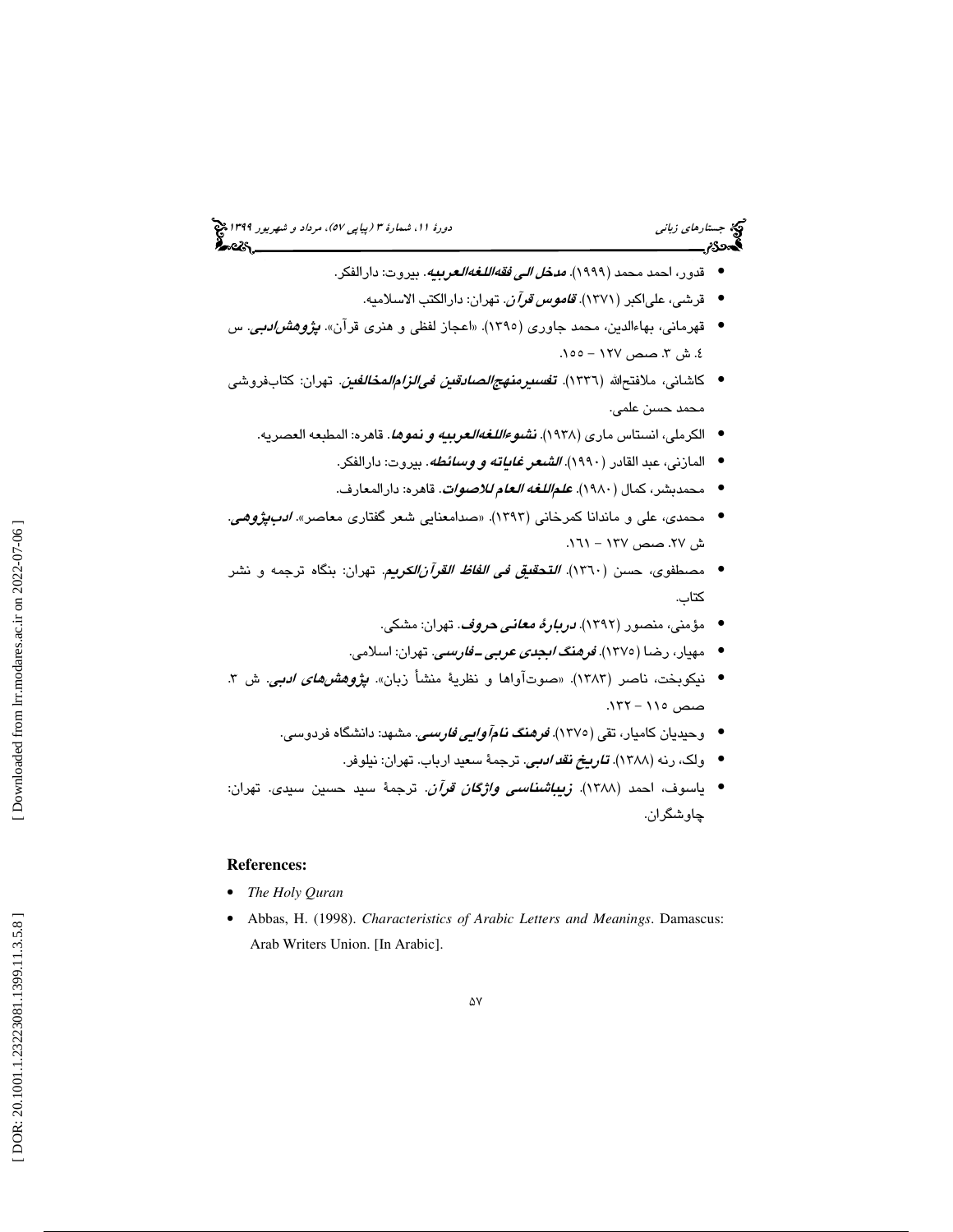# رويا اسماعيليان و همكاران اسماعيليان و همكاران واكاوي نامآوايي در قرآن كريم...<br>المجموعة

- Abdullah, M. (2008). *The Linguistic Sound and its Implications in the Noble Quran*. Beirut: Al Hilal office. [In Arabic].
- Abd al-Tawab, R. (1367). *Topics in Jurisprudence and Arabic Linguistics*. Mashhad: Astan Quds Razavi. [In Arabic].
- Al-Daya, F. (1996). *Arabic Semantics*. Damascus: al-Fikr House. [In Arabic].
- Al-Farahidi, Kh. (1410). *The Book of Al-Ain*. Qom: Hijrat. [In Arabic].
- Al-Karmali,A. (1938). *The Emergence and Growth of Arabic Language*. Cairo: Al-Asriya Press. [In Arabic].
- Al-Khouli, M. (1987) . *Linguistic Voices* .Riyadh: Al-Khariji School. [In Arabic].
- Al-Mazani, A. (1990). *Poetry, its Goals and Means*. Beirut: al-Fikr House. [In Arabic].
- Al-Saghir, M. (1420). *The Verbal Voice in the Qur'an*. Beirut: Arab History House. [In Arabic].
- Al-Saleh, S. (1970). *Studies in Philology*. Beirut: Alam House. [In Arabic].
- Al-Tabarsi, F. (1993). *The Interpretation of the Qur'an*. Tehran: Naser Khosrow. [In Arabic].
- Al-Tabataba'i, S. (1417). Libra in the Interpretation of the Qur'an. Qom: Hawza. [In Arabic].
- Al-Zarqali, Kh. (1972). *Celebrities*. Cairo: The Science House. [In Arabic].
- Amiri, J. (2007). "An approach to aspects of the cognitive-musical beauty of the words of the Holy Quran." *Religious Research*. No. 15. Pp: 137-156. [In Persian].
- Anis, I. (1984). *The Signifier of Words*. Cairo: The Anglo-Egyption library. [In Arabic].
- Anvari, H. & Ahmadi Givi, H. (2007). *Persian Grammer*. Tehran: Fatemi. [In Persian].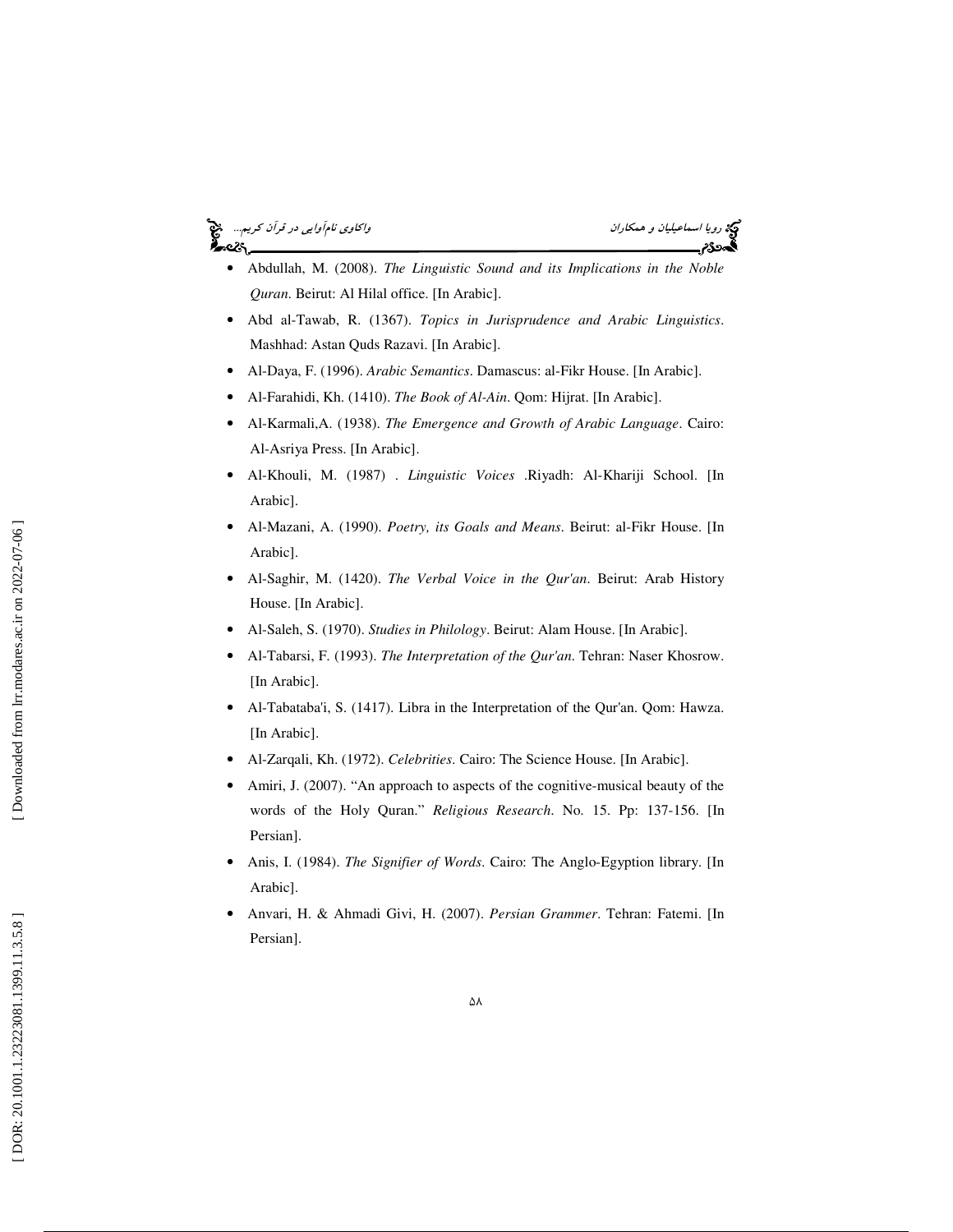- ----------------- (1975). *Linguistic Voices*. Cairo: The Anglo-Egyption library. [In Arabic].
- Askari, A. (1400). *Differences in Language*. Beirut: Al Afaq House. [In Arabic].
- Azadi, P & Nikkhah, S. (2018) "Stylistics of surah Al-Waqi'ah based on linguistic analysis". *Quranic Linguistic Research*. No. 1. Pp:65-86. [In Persian].
- Babaei, A. A. (2003). *Selected Sample Interpretation*. Tehran: Islamic Library. [In Persian].
- Boroujerdi, S. M. I. (1987). *Comprehensive Interpretation*. Tehran: Sadr. [In Persian].
- Bint Al-Shatai, A. (1425). *The Explanatory Interpretation of the Holy Qur'an*. Cairo: Encyclopedia. [In Arabic].
- Darvish, M. et. al. (2012). "Quranic Sounds and Miraculous-Semantic Effects". *The First Conference on the Miracle of the Quran*. Pp: 1-11. [In Persian].
- Fallah, I. & Shafi'ipour, S. (2015). "Application of phonetic signs of the Quran". *Quran Research*. No 1. Pp: 41-63. [In Persian].
- Farkhondeh, P. (1999). "The background of derivation from the point of view of Muslim scientists". *Language and Literature*. No 9. [In Persian].
- Haghshenas, A.M. (2009). *Phonetics*. Tehran: Agah. [In Persian].
- Hajikhani, A. et. al. (2016). "The etymology of the Our'anic word for science in the Semitic languages". *Language Related Research*. No. 6. Pp: 27-47. [In Persian].
- Hassan Hassan Jabal, M. (1426). *Scientific and Theoretical Research*. Cairo: Literature Office. [In Arabic].
- Heidari, M. (2015). "Semiotics of Mowlana's letters of attitude". *Literary Text Research.* No 67. Pp: 91-131. [In Persian].
- Hosseini, M. Z. (1987). *An Introduction to Public Linguistics*. Tehran: Great. [In Persian].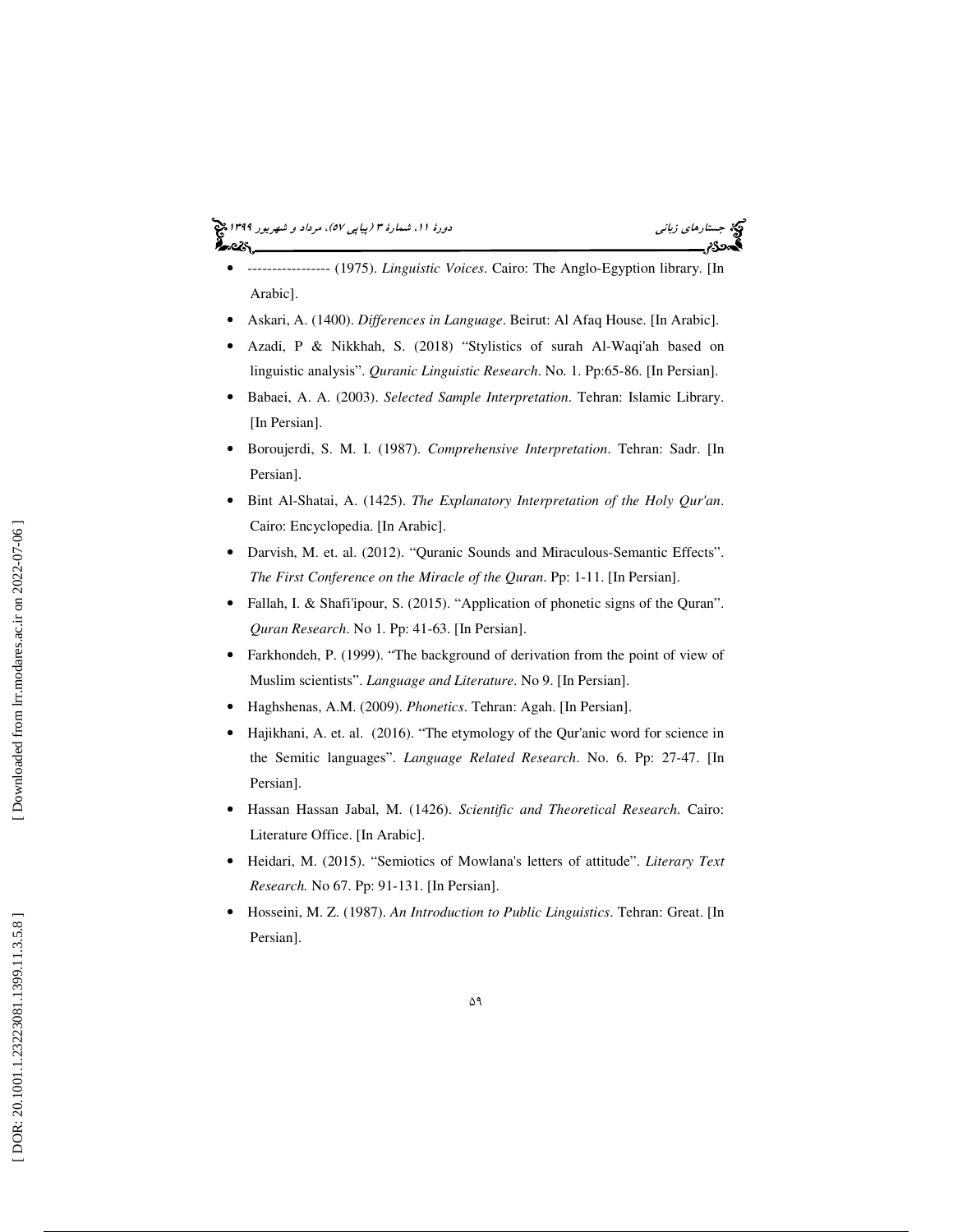# ه.<br>د



- Hosseini, S. Sh. (2016). "Sound in the Brotherhood's Poetry". *Conference on Contemporary Persian Literature*. 1. Pp: 145-162. [In Persian].
- Ibn al-Jazri, M. (Undated*). Publishing in the Ten Readers*. Beirut: Scientific Book House. [In Arabic].
- Ibn Darid, A. (1999). *Derivation* .Cairo: Al-Khanji School. [In Arabic].
- Ibn Fars, A. (2020). *The Dictionary of the Comparison of the Word*. *Qom: al-*Fikr House. [In Arabic].
- Ibn Jani, A. (1956). *Properties, Research by Mohammad Ali Najjar.* Vol. 1 & 2. Beirut: al-Huda House. [In Arabic].
- Ibn Manzoor, M. (1414). *Arabic Language*. Beirut: Sader House. [In Arabic].
- Ibn Sina, A. (1969). *The Causes of the Occurrence of Letters.* Translated by Parviz Natel Khanlari. Tehran: Iranian Culture Foundation. [In Arabic].
- Jawaliqi, A. (1966) *Al-Ma'rib*. Tehran: Offset. [In Arabic].
- Jazayeri, N. (2001). *Dictionary*. Tehran: Mohammad Rezvaneh Al-Daya. [In Arabic].
- Kashani, M. (1957). *Interpretation of the Approach of the Honest in Obliging Violators*. Tehran: Mohammad Hassan Elmi Bookstore. [In Arabic].
- Khaghani, M. & Fazilat, F. (2014). "The meaning of sound in the verses of the promise, the Qur'an". *Research Mirror*. No 1. Pp: 67-90. [In Persian].
- Khoshmanesh, A. (2009). "Comparative derivative culture of Quranic words". *Quranic Sciences and Knowledge*. No 2. Pp: 9-42. [In Persian].
- Mahyar, R. (1996). *Arabic-Persian Alphabetic Culture*. Tehran: Islamic. [In Persian].
- Mathews, P.( 1991*). Morphology*, 2nd, ed, Cambridge, cup.
- Mohammad Bashir, K. (1980). *General Linguistics of Sounds*. Cairo: Al-Maaref House. [In Arabic].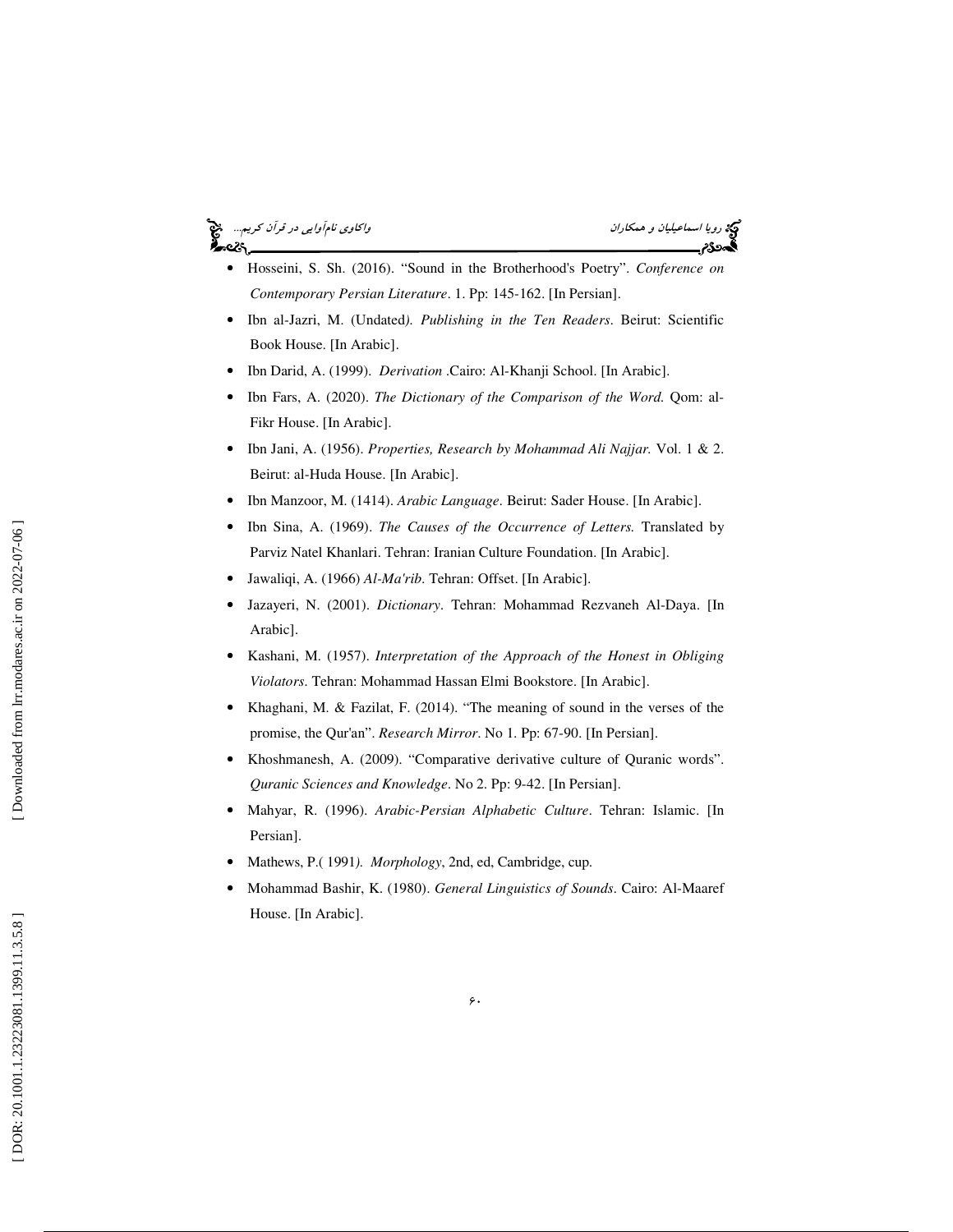## جستارها*ي زباني (هي دورة 1391 هـ* مرداد و شهريور 1191 هجري 1394 هجريور 1394 هجريور 1394 هجريور 1394 هجريور 1394



- Mohammadi, A. & Kamarkhani, M. (2014). "The Sound of contemporary poetry". *Research in Literature*. No 27. Pp:137-161. [In Persian].
- Mo'meni, M. (2013). *On the Meanings of the Letters*. Tehran: Black. [In Persian].
- Mostafavi, H. (1981). *Research on the Words of the Holy Qur'an*. Tehran: Book Translation and Publishing Company. [In Persian].
- Nikobakht, N. (2004). "Sounds and the theory of the origin of language". *Literary research*. No 3. Pp :15-132. [In Persian].
- Parcham, A. et. Al, (2010), "Semantics of Rahmat Rahimiyeh in the Quran". *Research in Quranic and Hadith Sciences*. No. 14. Pp: 95-116. [In Persian].
- Perrin, L. (1994). *On Poetry*. Translated by Fatemeh Rakaei. Tehran: Information. [In Persian].
- Qabawa, F: (2001). *The Linguistic Economy is in Singular Formulation*. Cairo. [In Arabic].
- Qadur, A: (1999). *Entrance to the Jurisprudence of the Arabic Language.* Beirut: al-Fikr House. [In Arabic].
- Qaemi, M. & Samadi, M. (2011). "Investigation of the arrangement of the letters of the letters of Saba". *Research language*. No. 6. PpM 69-110. [In Persian].
- Qahramani, B & Jawari, M. (2016). "Verbal and artistic miracle of the Quran". *Literary Research*. No 3. Pp: 127-155. [In Persian].
- Qorashi, A: (1371). *Quran Dictionary*. Tehran: Islamic Library. [In Persian].
- Ragheb, A. (1412). *The Individual in the Strange Qur'an*. Beirut: Introduction. [In Arabic].
- Rafi'i, M. (1421). *The Miracle of the Qur'an and the Rhetoric of the Prophet.* Beirut: Scientific Book House. [In Arabic].
- Rubens, R. E. (1997). *A Summary of the History of Language Science* (in the West). Translated by Ahmed Awad. Kuwait: the world of knowledge. [In Arabic].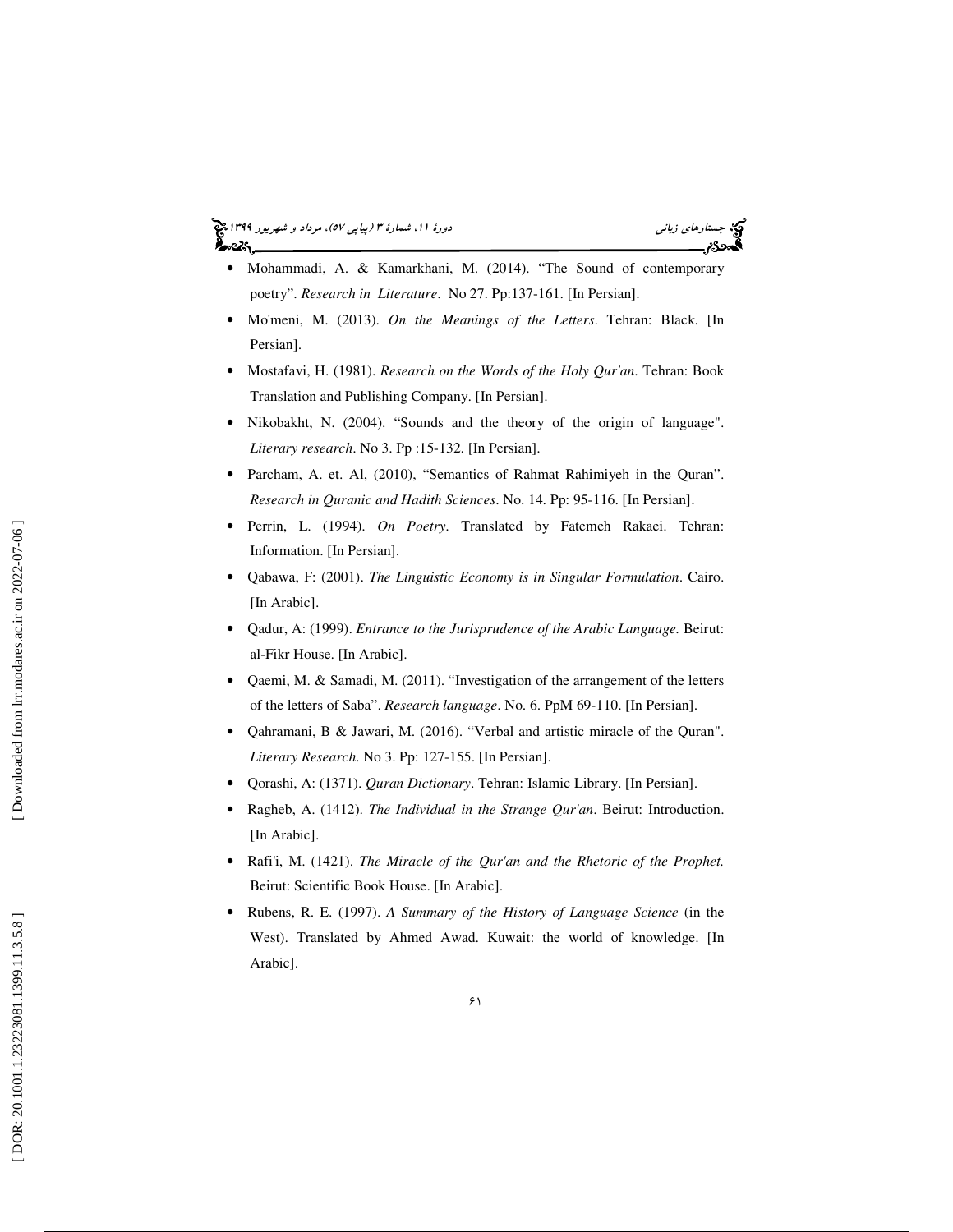# ريم رويا اسماعيليان و همكاران اسماعيليان و همكاران واكاوي نامآوايي در قرآن كريم...<br>**يجهدي م**صلح

- Sayyid Qutb, I. (1995). *Artistic Depiction in the Qur'an*. Beirut: Sunrise House. [In Arabic].
- Sayadi, R. & Jafari, S. (2016). "Effects of Quranic language economics". *Quranic Linguistics*. No 1. Pp: 87-104. [In Persian].
- Sayyid Qutb, I. (2003). *Literary Criticism, its Origins and Methods*. Cairo: Sunrise House. [In Arabic].
- Shafiee Kadkani, M. R. (1991). *Imagination in Persian poetry*. Tehran: Agah. [In Persian].
- Shamisa, C. (2002). *A New Look at the Innovative science*. Tehran: Paradise. [In Persian].
- Sibouyeh, A. (1967). *The Book*. Beirut: Global. [In Arabic].
- Sidi, S. & Abdi, Z. (2005). "The analysis of music in the Holy Qur'an". *Cognition*. No 47. Pp: 59-74. [In Arabic].
- Sotoudehnia, M. R. (1999). *A Comparative Study between Tajweed and Phonology*. Tehran: Consultant. [In Persian].
- Suyuti, J. (1959). *Florid in the Sciences of Words*. Beirut: Modern office. [In Arabic].
- Taleghani, S. M. (1983). *A Ray of the Qur'an*. Tehran: Publication Co. [In Persian].
- Vahidian Kamyar, T. (1996). *Persian Phonetic Dictionary*. Mashhad: Ferdowsi University. [In Persian].
- Wellek, R. (2009). *History of Literary Criticism*. Translated by Saeed Arbab Shirani. Tehran: Niloufar. [In Persian].
- Yasov, A. (2009). *Aesthetics of Quranic Words*. Translated by Seyed Hossein Sidi. Tehran: Chavoshgaran.[In Persian].
- Yule, G.( 1996). *The Study of Language*, Cambridge.
- Zandi, B. (2006). *Recitation of the Qur'an*. Payame -Noor. [In Persian].